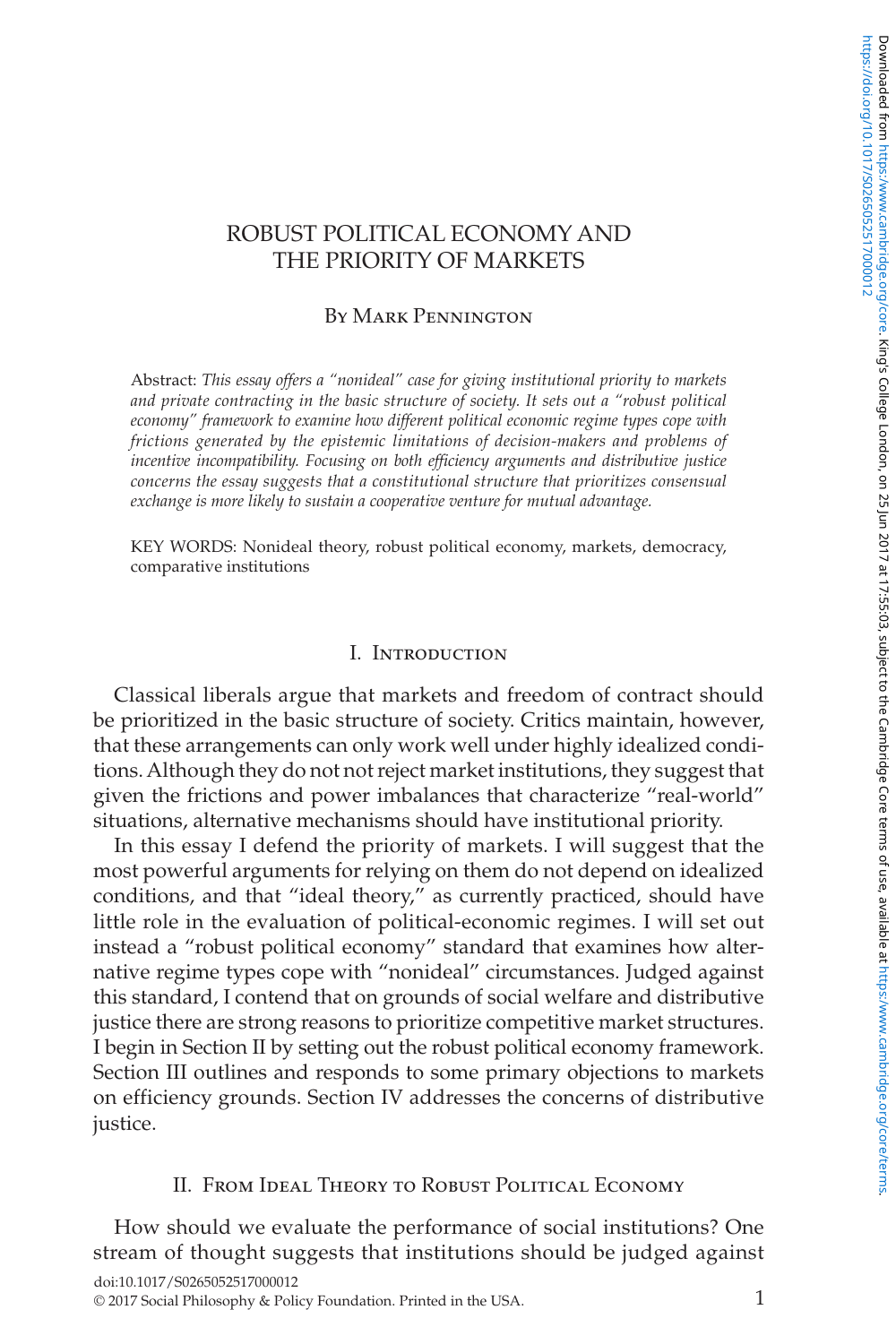their capacity to meet ideal requirements. Without the guiding star of ideal theory we cannot identify measures that might improve on an imperfect status quo. "Real-world" institutions may never match these standards in full, but, according to this view, specifying ideal criteria facilitates institutional evaluation by determining *how closely* different arrangements approximate the ideals in question.

#### *A. Ideal theory in economics and political theory*

 Examples of ideal theorizing are prominent in economics and political theory. In economics neoclassical welfare analysis judges institutions against the requirements for a Pareto optimal equilibrium. The conditions for a private enterprise economy to fulfill this ideal standard are formally articulated in the first fundamental welfare theorem.<sup>1</sup> These include perfect information; perfect competition — where there are large numbers of buyers and sellers, none of whom can exert a significant effect on prices; zero transactions costs; costless mobility of resources; and the absence of externalities. Many normative debates in economics focus on whether private markets approximate these requirements or whether they depart so radically from the "ideal" that there is significant scope for a non-market mechanism to increase efficiency.<sup>2</sup>

 In political theory, meanwhile, ideal analysis is frequently invoked to determine the principles and the regime types that would characterize a fully "just" set of institutions. The use of contractarian thought experiments by thinkers such as Rawls is designed to derive the principles and regime types that would emerge under conditions of "full motivational compliance.<sup>"3</sup> These idealizations are then used as benchmarks against which existing "unjust" institutions can be judged and potentially reformed.<sup>4</sup>

 From the perspective of this essay, ideal theories are most useful when highlighting the institutional questions raised by "real-world" situations that *deviate* from the specified "ideals." In economics, the model of a perfect market with zero transaction costs is helpful because it enables theorists to understand why hierarchical business firms and dispute resolution mechanisms such as courts may exist. With zero transactions costs all economic activities might be arranged through spot contracts, and any conflicts over resource use could be overcome through private bargaining. It is however, precisely because "real-world" transactions costs are positive that firms and courts may be necessary as institutional responses to cope

<sup>&</sup>lt;sup>1</sup> Kenneth Arrow and Gerard Debreu, "Existence of an Equilibrium for a Competitive Economy," *Econometrica* 22 (1954): 265–90.

<sup>&</sup>lt;sup>2</sup> Peter Boettke, "Where Did Economics Go Wrong?" Critical Review 11, no. 1 (1997): 11–64.<br><sup>3</sup> John Rawls, *A Theory of Justice* (Cambridge, MA: Harvard University Press, 1971).<br><sup>4</sup> See, John Simmons. "Ideal and Nonideal

 $(2010): 5 - 36.$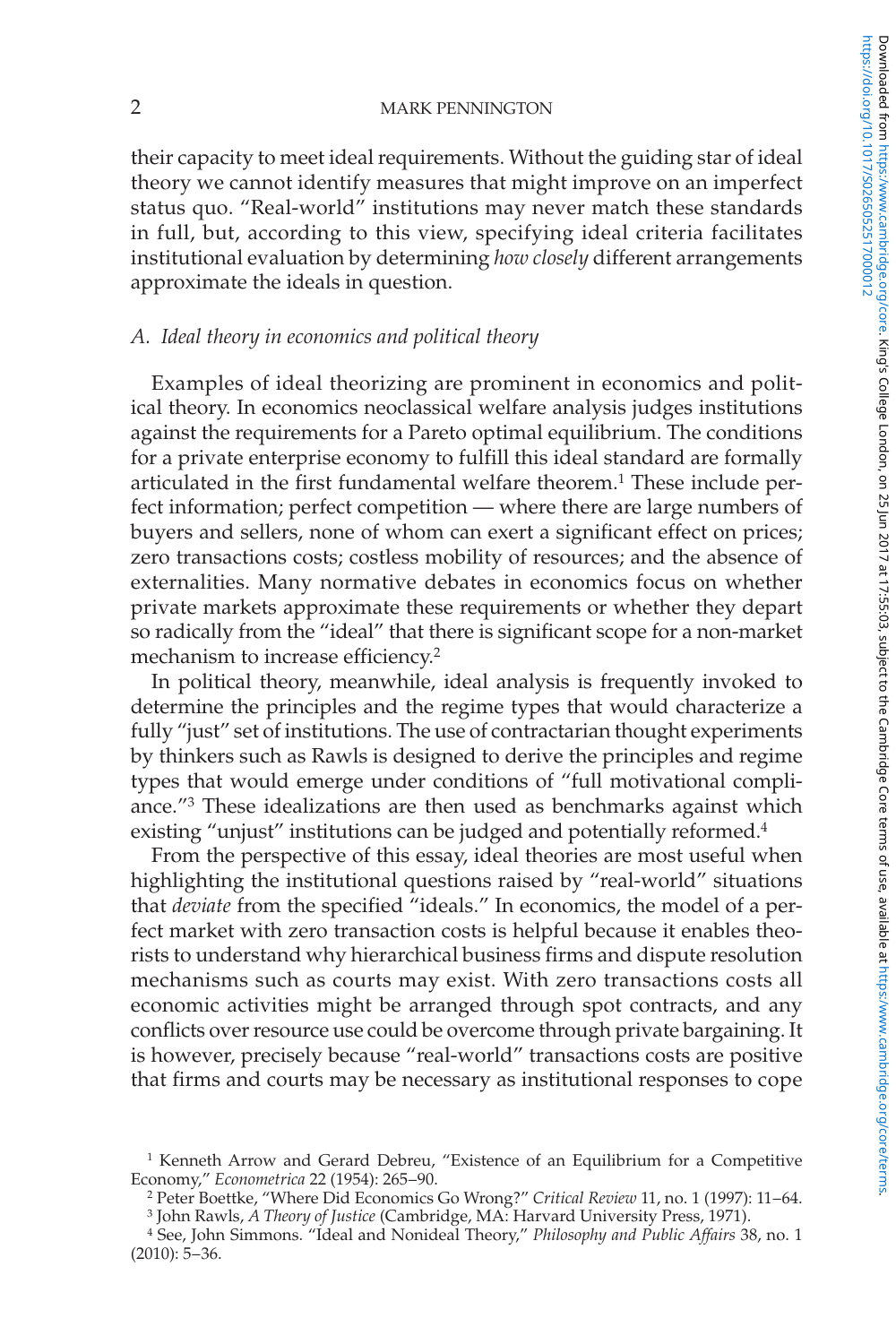with these frictions.<sup>5</sup> Similarly in political theory, the ideal of full motivational compliance can be useful when highlighting the potential necessity of the existence of states and their coercive enforcement powers in "real-world" contexts that depart from full compliance, and in providing a rationale for controlling the behavior of those who enforce coercive rules.<sup>6</sup>

 Recognizing this analytical function, however, does not imply that ideal theories offer an appropriate standard of how the world can and should be made to function. Neither do such idealizations form a basis for judging between different institutions. On the contrary, in ideal conditions there would be little reason to favor one institution over another. Under the rationality and informational assumptions of neoclassical general equilibrium theory for example, there would be no difference between the efficiency of "free markets" and "socialist central planning," with *both* regime types capable of maximizing social welfare *under these conditions.* Likewise, with full motivational compliance, justice — however defined would be achievable under any regime type, ranging from anarchism through to democracy and even authoritarianism.

## *B. Robust political economy and institutional evaluation*

 Instead of using ideal theory, institutional evaluation should be viewed through a "robust political economy" (RPE) perspective. 7 In economics the analytical task is to account for the relative degrees of coordination witnessed under different regimes in the absence of the rationality and informational requirements of the first fundamental welfare theorem. Similarly, in political theory the RPE approach seeks to explain which levels of coercive state authority can sustain social cooperation when agents are not fully rational, where they disagree about justice, and where they may not comply with various rules. Institutions should not, therefore, be indicted for failing to reach perfect efficiency or full compliance with justice. Rather, what needs to be explained is *why we have the level of coordination or cooperation that we do* , given the decision-making traits of "realworld" actors — and what can be learned from this experience.

 From an RPE standpoint, departures from ideal theoretic conditions reflect certain "non-reformable" attributes of human agents that create the frictions "real-world" institutions must address. A first set of frictions

<sup>&</sup>lt;sup>5</sup> Ronald Coase, *The Firm, the Market and the Law* (Chicago: University of Chicago Press, 1989).

 $^6$  For example David Schmidtz, "Non-Ideal Theory: What It Is and What It Needs to Be," Ethics 121, no. 4 (2011): 772–96.

<sup>&</sup>lt;sup>7</sup> Mark Pennington, Robust Political Economy: Classical Liberalism and the Future of Public *Policy* (Cheltenham: Edward Elgar, 2011) offers a detailed exposition of the RPE approach. Attention to "radical ignorance" as well as information search costs distinguishes RPE from Demsetz's suggestion that economists should avoid the "nirvana fallacy" when comparing institutions. See Harold Demsetz, "Economics and Efficiency: Another Viewpoint," *Journal of Law and Economics* 12, no. 1 (1969): 1 – 22.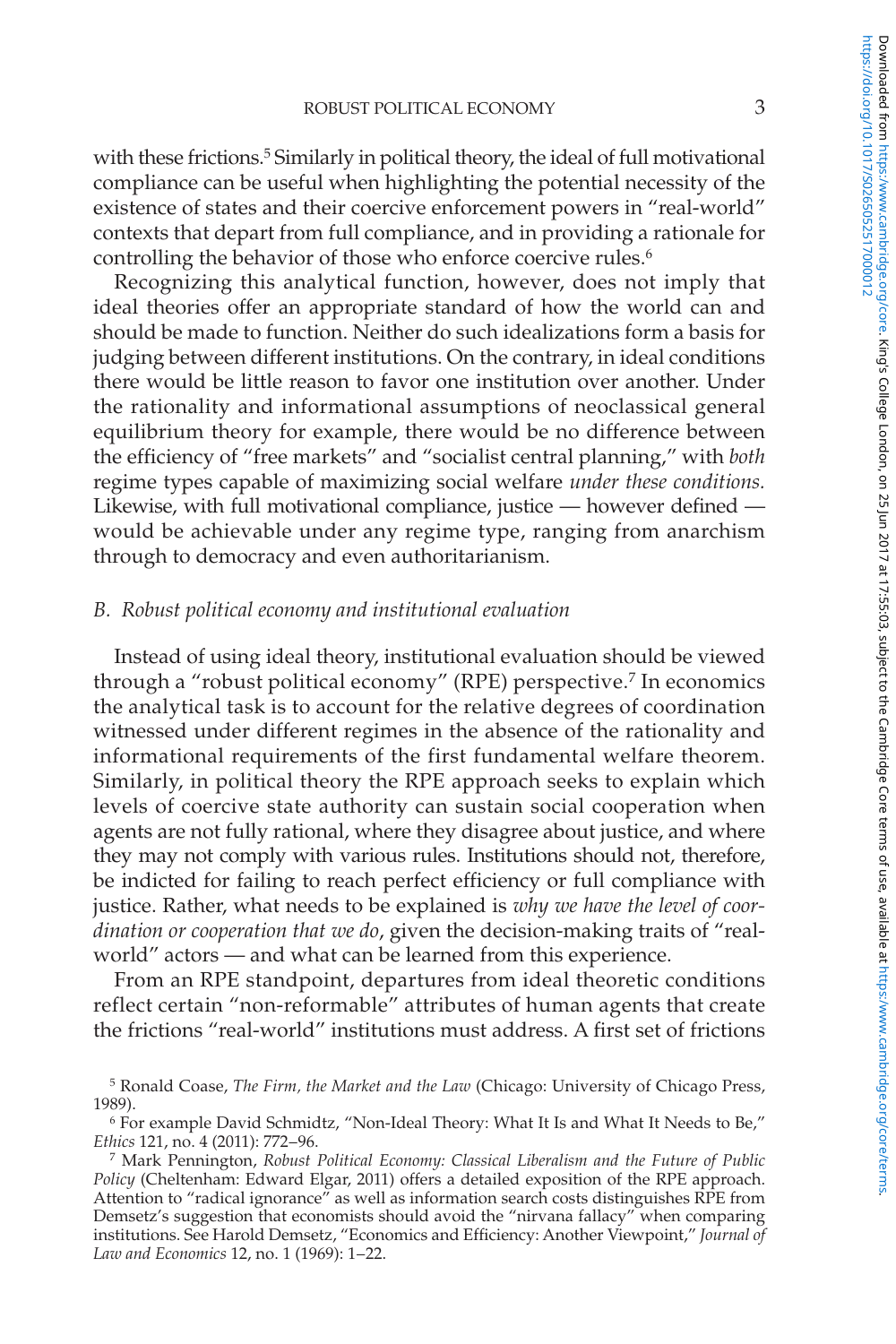arises because people are cognitively constrained and act under conditions of uncertainty where information is often contradictory and where there is a high propensity to err. This problem is not reducible to one of imperfect information that can be remedied by searching out additional data. Human errors do not simply reflect a rational calculation where it is deemed excessively costly to become fully informed. Rather, they often arise from "radical ignorance" where agents are incapable of "knowing what they do not know." In a properly robust analysis, therefore, institutions must be judged in terms of whether they enable people to adapt to and learn from unanticipated mistakes as well as unforeseen opportunities, and against their ability to reduce systemic or society-wide error.

 A second set of frictions that an RPE analysis must consider are those arising from opportunistic behavior. In their weakest form these may reflect collective action dynamics where the lack of incentive for an individual to incur personal costs when their decisions can make no demonstrable impact on outcomes may produce undesirable results at the macro-scale. In their strongest form they may arise from the desire of some agents to abuse positions of power. Institutions should thus be judged on their capacity to address free rider problems, the generation of third party costs and to constrain power-seeking agents.

 Whether one's evaluation is in terms of efficiency or distributive justice, RPE emphasizes the importance of analytical symmetry. It will not suffice to show how ignorance, uncertainty, collective action problems, unequal power relations, and insufficient generosity lead to "failure" under one regime type while assuming away or downplaying the same problems under an alternative. To establish a robust case, the analyst must explain *how and why* his or her favored institutional model will be less subject to the problems concerned given its structural features and how these are likely to interact with nonideal agents.

 It is important to note here that an RPE evaluative standard can only ever be one that compares different arrangements *against each other* in their relative propensity to cope with real-world conditions. Institutions should not be judged against a theoretical ideal exogenous to those conditions. This does not imply discarding "idealism," understood as an account of arrangements that might improve on the status quo. Such analysis will, however, be an endogenous or imminent form of idealism. Notions of what may constitute better arrangements must arise through theoretical speculation and empirical observation of how different institutions address social frictions. The proposals that follow from an RPE analysis might therefore be considered as "nonideal" conceptions of the "ideal."

## *C. Robust political economy and the priority of markets*

 The remainder of this essay uses an RPE standard to judge the case for giving institutional priority to markets and private contract. To clarify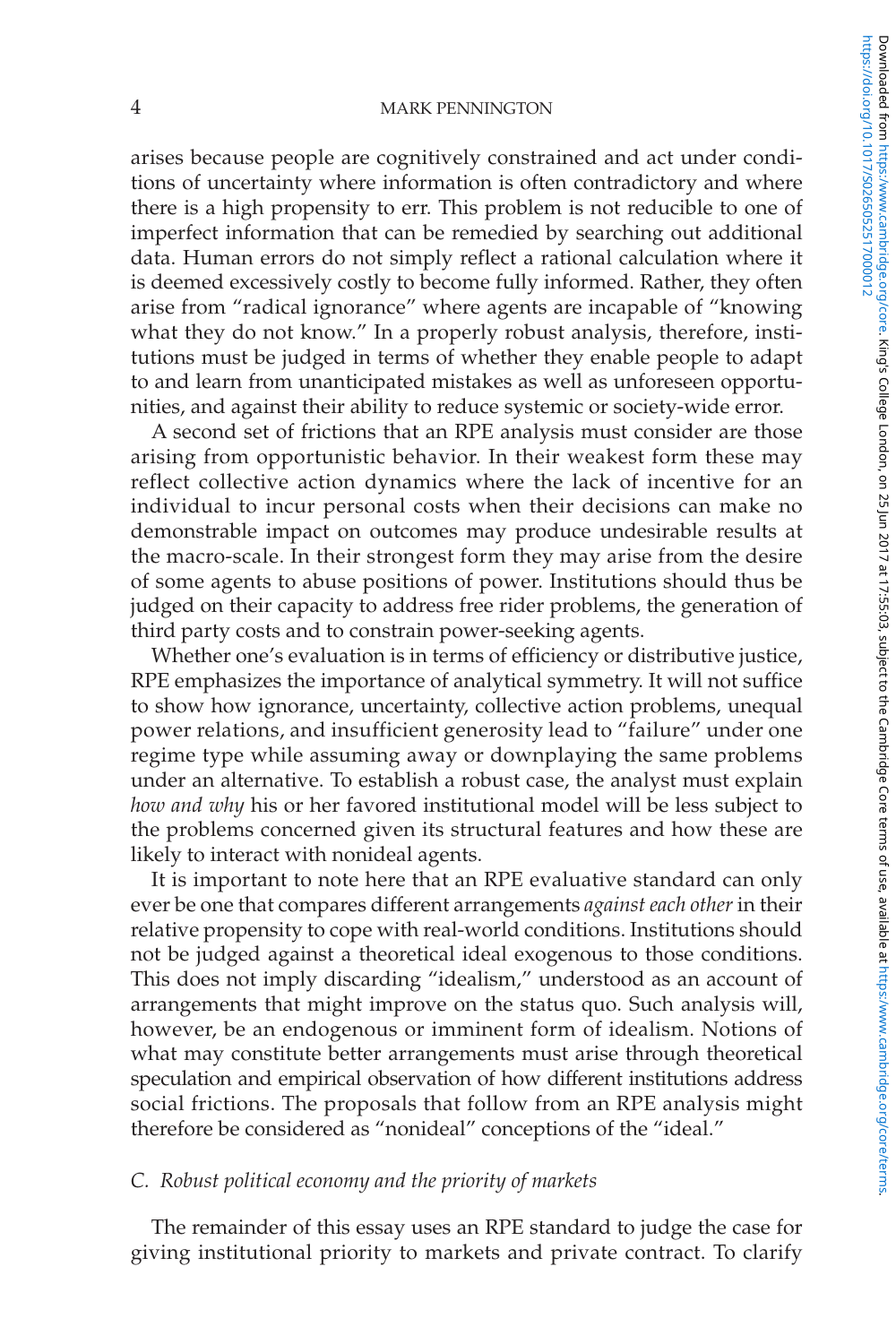what is meant by institutional priority I draw on Knight and Johnson's distinction between first-order and second-order institutional tasks. 8 Firstorder tasks refer to how an institution allocates resources. Thus, the firstorder task of markets is resource allocation through decentralized private contracting and competitive supply and demand. The first-order role of democracy meanwhile is to allocate resources via deliberation and majoritarian collective action. Bureaucratic hierarchies and courts constitute other allocation mechanisms, each with its own distinctive operating features. Second-order tasks, by contrast, refer to the "meta-level" role of institutions in enabling societies to monitor, evaluate, reform, and choose between different mechanisms, and thus to alter the "institutional mix" within the social order. They allow "an ongoing process of selecting and maintaining effective institutional arrangements by identifying failures, dysfunctions, externalities and coordination problems as well as remedies to them."<sup>9</sup>

 As Knight and Johnson emphasize, an institution deemed effective in this second-order role may not be considered effective as a first-order mechanism, and *vice versa* . To prioritize democracy over markets and bureaucratic hierarchies as a second-order mechanism, for example, would not imply that *all* decisions should be made democratically, but that democracy should determine the mix between markets, bureaucracies, and democratic deliberation as allocation mechanisms. Unless one asserts that an institution has first-order priority in *all* tasks, then the second-order role of monitoring performance and choosing between institutions is crucial when considering the robustness of a political-economic regime.

 The view defended here gives "second-order" priority to markets by advocating a basic structure that protects persons and their property against direct forms of coercion such as theft and fraud, and which secures the freedom of persons to exit arrangements they deem relatively unsatisfactory. The primary form of coordination within such an order is one of consensual exchange and freedom of contract. To prioritize freedom of contract does not, however, imply that *all* first-order allocative tasks should be based on individual bargaining. In some contexts it may be desirable to rely on gift-type relations of the sort found in families or charities. Similarly, there may be advantages in using organizations such as firms, cooperatives, clubs, and mutual associations whose *internal* practices may be based on hierarchical control, democratic procedures, or informal convention. Prioritizing markets in this context is to favor a regime where the "second-order" task of improving allocative performance and

 <sup>8</sup> Jack Knight and James Johnson, "The Priority of Democracy: A Pragmatist Approach to Political Economic Institutions and the Burden of Justification," American Political Science *Review* 101, no. 1 (2007): 47–61. See also, Jack Knight and James Johnson, *The Priority of Democracy* (Princeton, NJ: Princeton University Press, 2011).

<sup>&</sup>lt;sup>9</sup> Knight and Johnson, The Priority of Democracy, 19.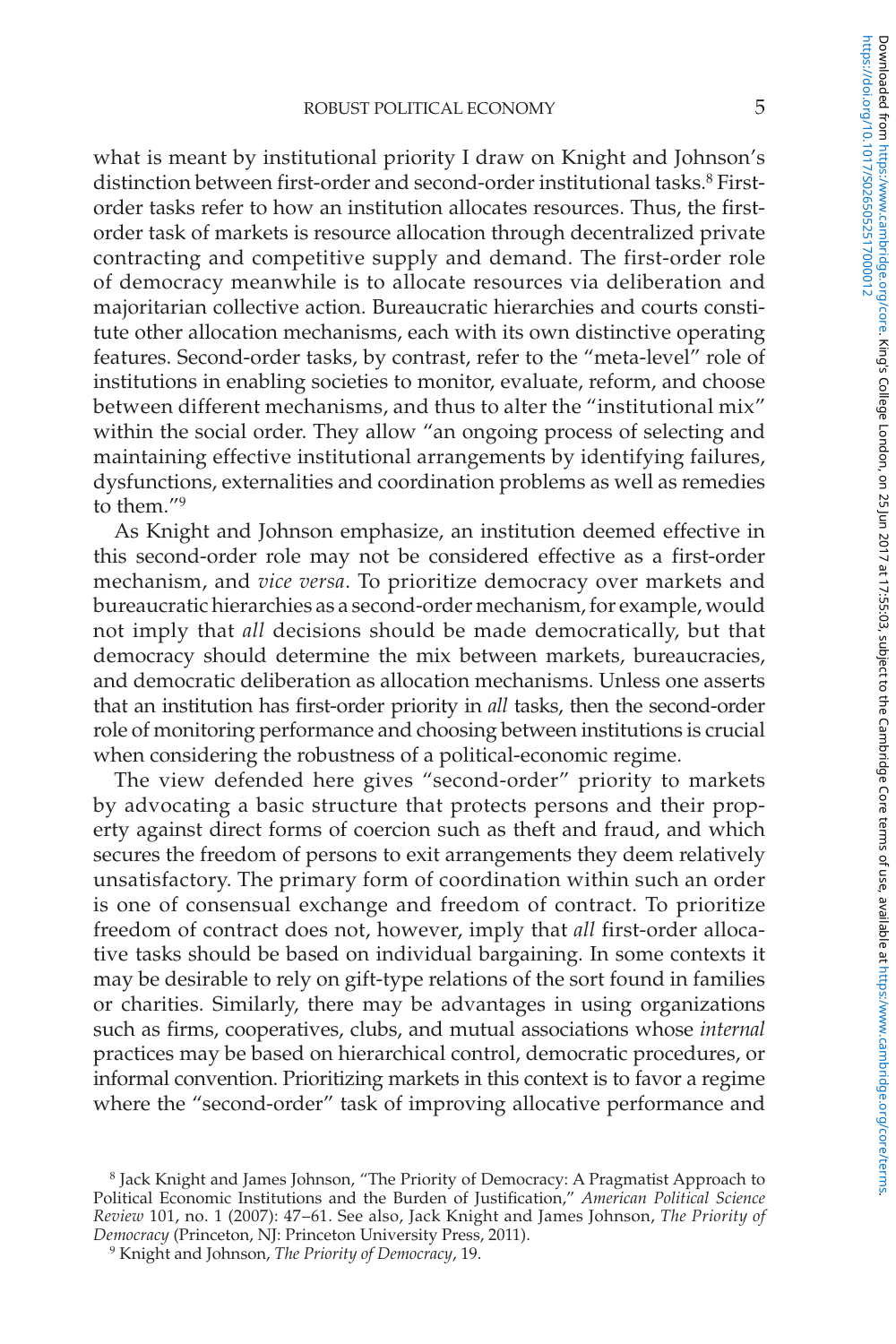choosing the institutional mix is carried out primarily through a decentralized process of contracting which allows for a "market in institutions." Business firms, for example, are contractual entities that suppress *internal* competition but are subject to *external* market forces, where owner managed firms, joint stock companies, worker cooperatives, and mutual associations all compete for people, sales, and investment capital. Similarly, in private residential communities, individuals contract into a higher-level organization that regulates the freedoms of those entering the governance structure by dividing property rights to address potential externalities and public goods problems. These organizations are subject to competition from agencies that have alternative governance models and/or supply different packages of public goods, and may themselves contract into higher-level structures that manage collective action problems on a larger territorial scale.

 A "free market" regime, therefore, is not a "regulation free" zone but one where many of the rules governing conduct are arrived at via competition and private contracting. To prioritize markets does not imply that decentralized decision making is always superior to centralization, but is to maintain that the extent to which centralization is preferable should itself be determined via a process of contractual exchange where people retain the right to exit arrangements they deem less satisfactory and where there is open entry for suppliers of new institutions. Neither is a "free market" confined to the provision of "private" goods, but is better conceived as a tapestry of contractually formed institutions supplying a complex mix of goods with differing degrees of "private-ness" and "publicness." The role of nonmarket/non-contractual institutions at the second-order level is confined to the maintenance of a constitutional structure that secures property rights and enforces contracts, to the resolution of disputes when there is doubt over ownership claims or jurisdictional authority, and to a limited number of tasks where competition may not be possible as an organizing principle.

## III. CHALLENGES TO THE PRIORITY OF MARKETS ON Social Welfare Grounds

#### *A. Social welfare and the case for central regulation*

 Though the collapse of post-war socialism has led to an appreciation of market processes, it is widely held that the social welfare case for "unfettered" markets is *not* in fact robust. Two of the most sophisticated efficiency-related critiques have been advanced by Stiglitz<sup>10</sup> and by Knight and Johnson.<sup>11</sup> These authors suggest that real-world markets rarely meet

<sup>&</sup>lt;sup>10</sup> Joseph Stiglitz, *Whither Socialism?* (Cambridge, MA: MIT Press, 1994).<br><sup>11</sup> Knight and Johnson, "The Priority of Democracy"; Knight and Johnson, *The Priority of Democracy* .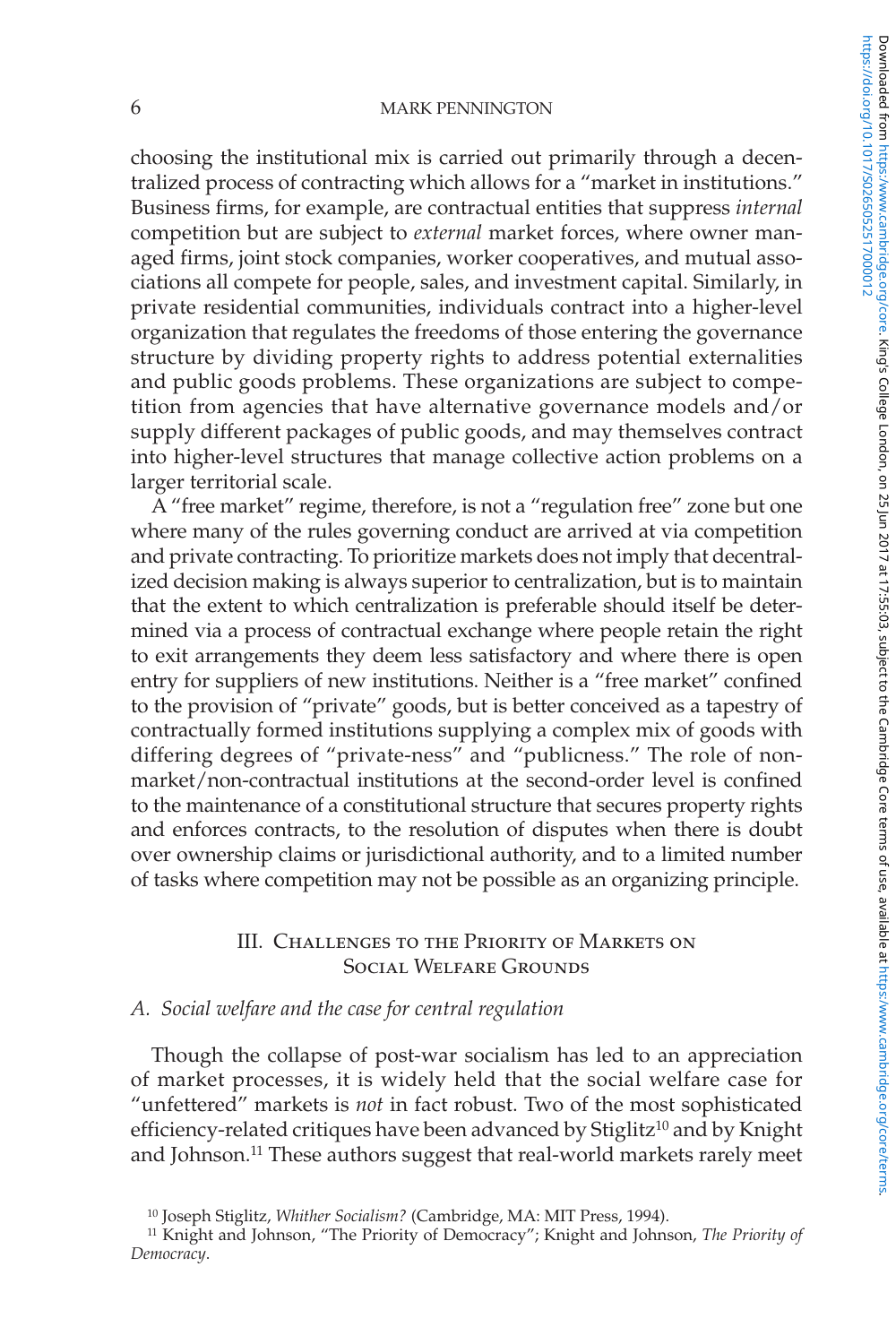the optimality conditions specified by neoclassical welfare theory, and while having genuine strengths in comparison to socialist structures, "free markets" are prone to numerous weaknesses creating room for *widespread and feasible* improvements via government intervention. To use Knight's and Johnson's terminology, democratic collective action should have "second-order" priority, either as a device for *improving* the performance of markets or in choosing to *replace* systems based on private contracting with alternative allocation procedures.

 Stiglitz in particular suggests that the informational properties of markets are overrated and challenges what he understands to be Hayek's argument for decentralized pricing. Stiglitz takes this to imply that prices communicate "sufficient statistics" that enable people to allocate resources efficiently without needing *any* information about wider economic conditions. 12 As Stiglitz points out, however, if markets convey this much information then no market actor would ever have an incentive to acquire information themselves preferring to "free ride" on the efforts of others by simply observing prices. Real-world prices tend to operate when participants are able to "hide" information from others, so for Stiglitz they *cannot* reach a fully efficient equilibrium without supplementary government action.<sup>13</sup>

 Stiglitz further suggests that real-world prices are often "too coarse" to perform the indirect communication function Hayek understands them to have because traders cannot tell whether a price change is due to mistaken moves to bid up/down the price of a particular good, strategic manipulation by other traders, or reflects genuine shifts in market conditions. Similarly, absent perfect futures markets, participants cannot determine whether shifts in the terms of trade represent short- or much longer-term changes in underlying resource scarcities. On Stiglitz's view, then, there is scope for government action to "improve" market prices via targeted measures to better reflect the data "free markets" may not themselves convey.<sup>14</sup>

 While recognising that effective competition need not require costless exit and entry with many buyers and sellers, Stiglitz maintains nonetheless that strategic behavior in oligopolistic contexts impedes efficiency and that there are a large number of markets with network or returns to scale effects that render competition ineffective as a disciplinary mechanism creating significant scope for second-order regulation by the state to improve outcomes. 15

 Knight and Johnson concur with Stiglitz's analysis but maintain that his neoclassical account of "market failure" does not go far enough.<sup>16</sup>

 $^{14}$  Ibid.

 <sup>12</sup> Stiglitz, *Whither Socialism?* chap. 3. 13 Ibid.

<sup>15</sup> Ibid., 112; 140-45.

<sup>&</sup>lt;sup>16</sup> Knight and Johnson, *The Priority of Democracy*, 58-59.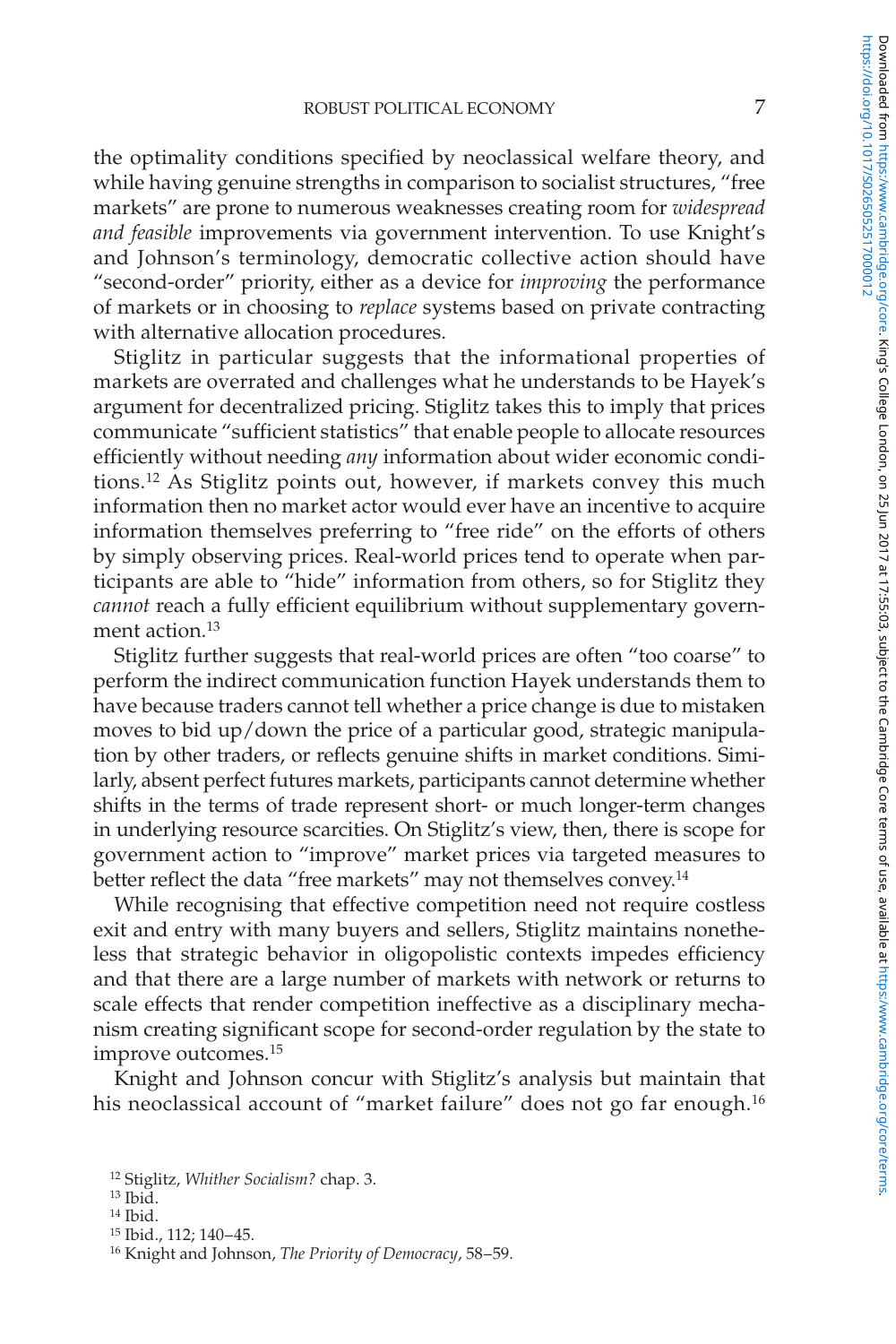Though market failure theory suggests that government regulation may improve upon decentralized competition, Knight and Johnson suggest it downplays the possibility that entirely non-market institutions might be more efficient and thus gives undue priority to markets. Just as hierarchical firms can have efficiency advantages over contractual bargaining, so non-market structures can have similar advantages over market-based supply.<sup>17</sup> For Knight and Johnson, the second-order case for using private contracting to determine the boundaries of markets defended in this essay depends on precisely the conditions required for their effectiveness as a first-order mechanism. To work effectively as a second-order procedure of institutional selection, decentralized competition and private contracting must operate under conditions that approximate a world of perfectly competitive agents with close to full information, conditions under which no actor has room to engage in strategic bargaining to distort outcomes in their favor.<sup>18</sup> "Real-world" institutional competition, however, rarely operates this way, so there can be little confidence it will select the most efficient institutional forms.

 Knight and Johnson contend that when there is uncertainty over firstorder effectiveness democracy provides a better second-order mechanism for experimenting with different institutional mixes and for monitoring the conditions in which they operate.<sup>19</sup> Democratic procedures, and especially those based on "democratic centralism," facilitate experimental learning and adaptation. By forcing people to assert, defend, and revise their own views in order to get things done, they encourage a higher level of *reflexivity* . Decentralized competition by contrast allows agents to exit circumstances they disapprove of, thus reducing scope for persuasion, deliberation, and learning from others.<sup>20</sup>

 Relatedly, Knight and Johnson suggest that democracy is uniquely placed to evaluate institutions from a meta-level perspective owing to its capacity to monitor where and when the ideal conditions required for other institutions to function well pertain. By contrast, market participants pay no heed to how their own behavior or that of actors within the wider market may lead to deviations from efficiency.<sup>21</sup> Knight and Johnson thus propose a radical centralization of decision making *at the second-order level* , where the entire institutional structure of society — the relative extent to which families, charities, private contracting, firms, and bureaucratic hierarchies are utilized as allocation mechanisms — is subject to a process of collective, democratic control.

 <sup>17</sup> Ibid., n. 27.

<sup>&</sup>lt;sup>18</sup> Knight and Johnson, *The Priority of Democracy*, 60–67.<br><sup>19</sup> Ibid., chap. 6.

<sup>&</sup>lt;sup>20</sup> Ibid., 168-70.

<sup>&</sup>lt;sup>21</sup> Ibid., 188-90.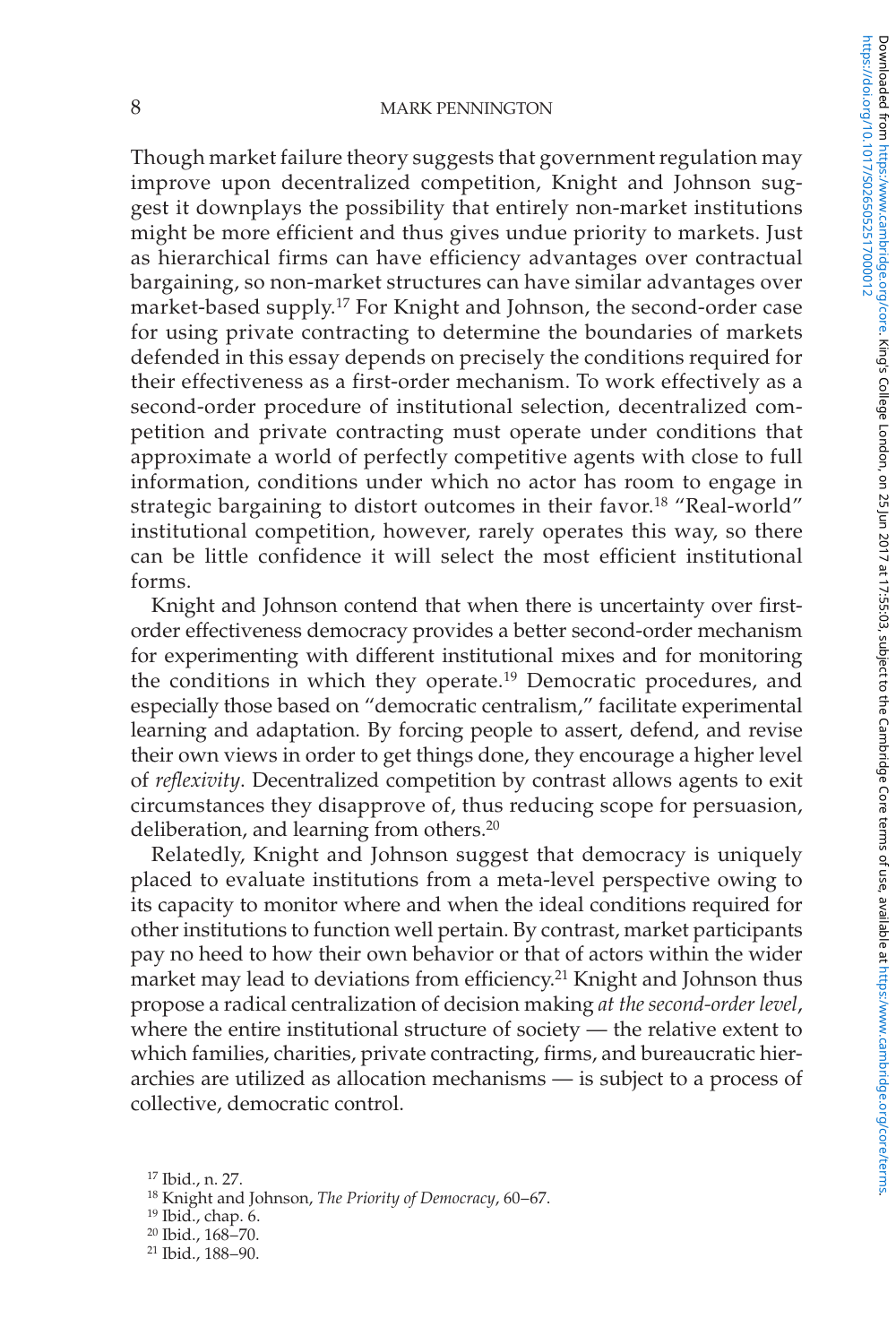## *B. Social welfare and market prices*

 The above critiques represent sophisticated variants of long-standing concerns over the social welfare properties of markets. On the view advanced here, however, they depend on an inappropriately ideal standard and/or show a failure to demonstrate the analytical symmetry required for a robust comparative evaluation.

 Consider first Stiglitz's contention that the "coarseness" of "real-world" prices leaves significant room for second-order government interventions to improve efficiency. The assumption here is that free market prices *should* transmit full information if they are to be favored. In conditions of chronic ignorance however, there is no way for the price system *or any other institutional device* to transmit full information, so why should markets be judged against this ideal?

 Stiglitz partially recognizes this point when noting that: "This pervasiveness of failure, (as compared to competitive equilibrium) while it reduces our confidence in the efficiency of market solutions, also reduces our confidence in the ability of government to correct them."<sup>22</sup>

 If the requirements of perfectly competitive equilibrium cannot be achieved *either* by unfettered markets *or* government fiat, however, then why use this standard to single out "market failures"? The issue must always be one of "failure" compared to some available "real-world" alternative, and *not* in comparison to an unattainable and unidentifiable ideal.

 The strongest argument for "free markets" is not that prices provide surrogates for perfect information, but the modest comparative institutions claim that they communicate *relatively more* information than a centrally directed alternative. In conditions of bounded rationality Hayek's suggestion is that no central agency can spot and respond to *as many* "gaps" in the economic environment as effectively as a multitude of agents with the freedom to exit from and enter into different commercial transactions. Market prices are always generated under conditions where knowledge of exchange opportunities is dispersed in an uneven manner, but as people act on their private perceptions of these opportunities the subsequent generation of profits and losses brings about a gradual — not an instantaneous coordination process as the various "bits" of data are communicated. The Stiglitzian account of "free riding" on equilibrium prices assumes that traders cannot profit from their information before it becomes generally available. In equilibrium, however, *there is no scope for any trade to occur* . On the Hayekian understanding by contrast, *disequilibrium* prices enable market actors to spot profit opportunities and to spread information by taking advantage of them. In other words, imperfect market prices fulfill the critical second-order task of enabling social actors to identify failures and instances of dis-coordination, facilitating incremental improvements.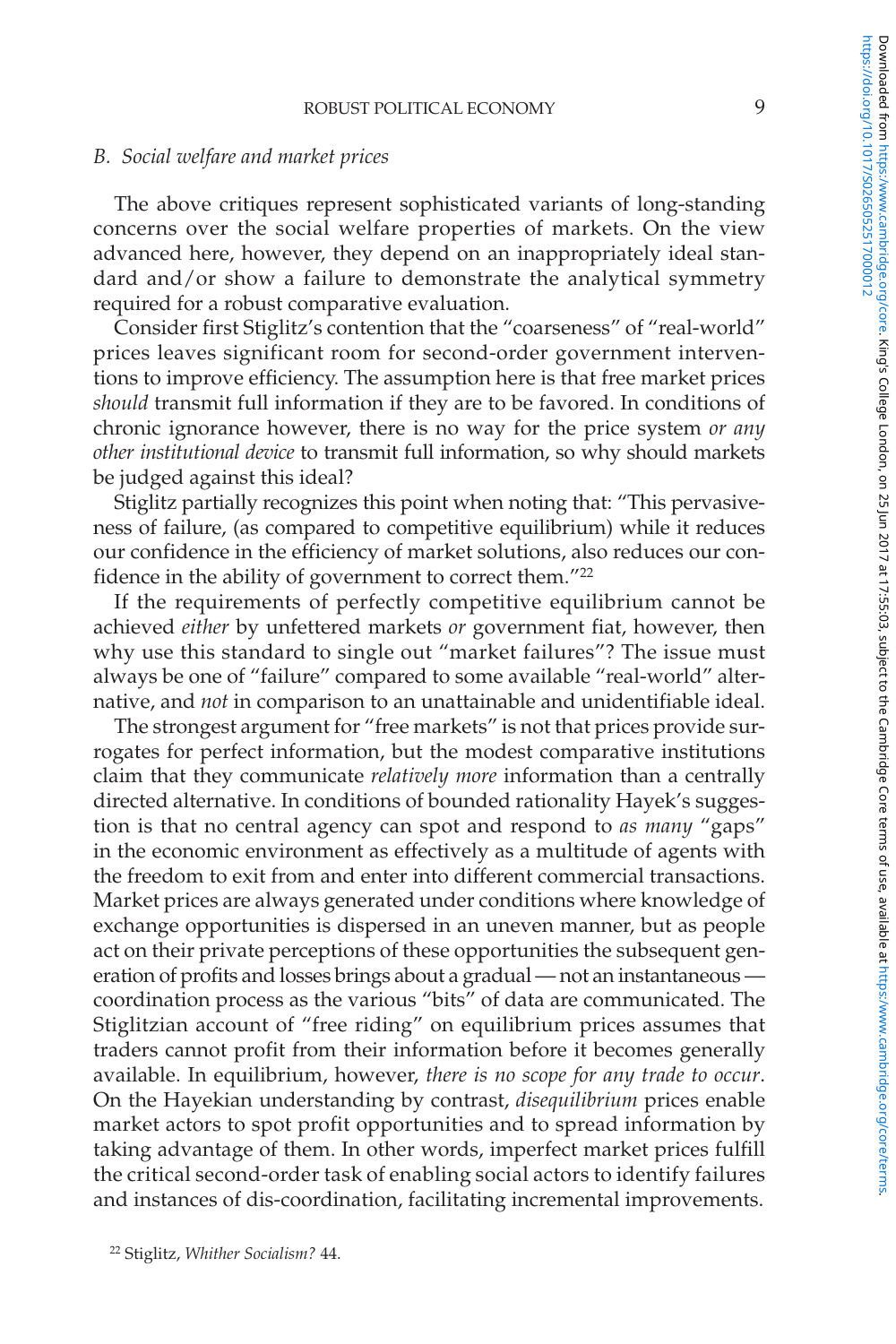Knight and Johnson share Stiglitz's belief that the efficacy of private contracting depends on perfect futures markets populated by clairvoyant agents, but this view is mistaken. The case in their favor is that current market prices (profits and losses) make it *relatively easier* for people to formulate conjectures about the future *than would be the case without such prices* . Entrepreneurs combine current price information with specialized knowledge of non-price data in attempting to understand the direction of the market. Their subsequent forecasts are then tested against rival hypotheses through profit and loss accounting with the most successful speculators exercising more influence over the market in future rounds of investment. Entrepreneurs cannot simply "free ride" on market prices because price information, though useful, must be interpreted in light of more specialized know-how. The relative price structures emergent from entrepreneurial competition enable a "rough and ready" coordination as those lacking specialized knowledge of particular markets can adapt to changing supply and demand conditions of which they are largely ignorant. This process of coordination is "coarse," but *absent omniscience* it could hardly be otherwise. The alternative of directing the market from the center is likely to be even "more coarse" because it will replace the competitive speculation of diverse entrepreneurs with legally enforced price-setting measures. If these measures are based on the erroneous conjectures of regulators, they will have negative consequences for the entire market, rather than merely a part of it.

 It must be emphasized that these claims cannot be established against an objectively independent measure. It makes little sense to judge markets or non-market mechanisms in terms of "how close" they get to what *would* occur in a full information equilibrium because that implies prior knowledge of the optimal pattern against which the performance of "realworld" institutions must be measured. Rather, the argument follows from a structural explanation of how a system based on dispersed though unequal ownership of property may facilitate a degree of economic adjustment when knowledge of what efficiency requires is *not* objectively "given" to decision makers. This is combined with empirical observation of (i) the chronic surpluses and shortages characteristic of regimes that restrict private property rights and the price system compared to those that allow freer pricing systems to function, and (ii) the tendency for regimes with more liberal pricing systems to generate higher levels of economic growth. 23

 A robust case for second-order intervention must offer a similar structural mechanism to explain *how* a system regulating prices from the center can deal with real-world uncertainties more effectively than a free enterprise regime. Those positing significant scope for *feasible* government

 <sup>23</sup> On this evidence see David Harper, *Foundations of Entrepreneurship and Economic Development* (London: Routledge, 2003).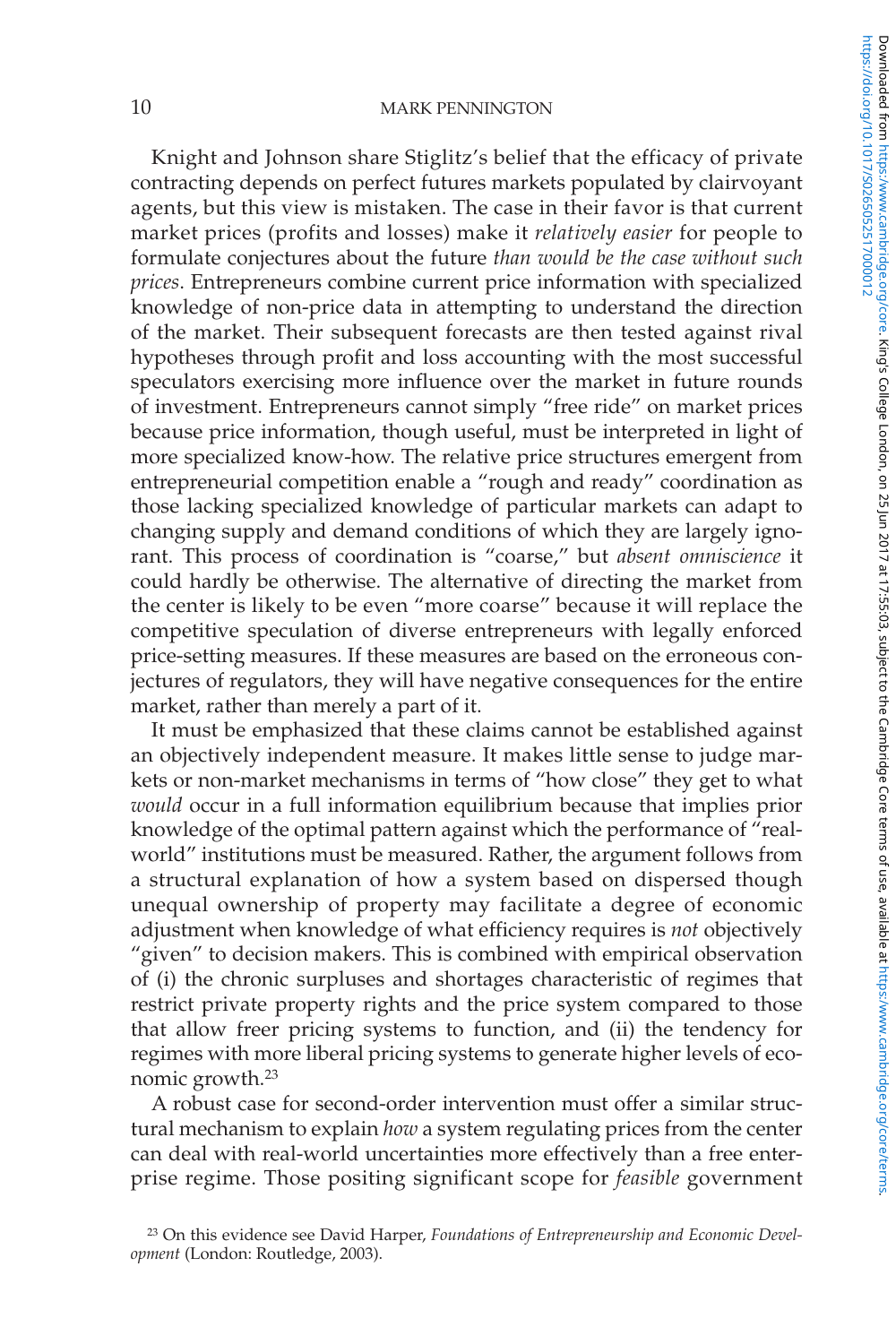interventions, however, fail to explain how regulators are to overcome this "knowledge problem." Stiglitz is forced to admit as much when noting that "a full corrective policy would entail taxes and subsidies on all commodities, based on estimated demand and supply elasticities for all commodities (and all cross elasticities). The practical information required to implement the corrective taxation is well beyond that available at the present time."<sup>24</sup>

 A "full corrective policy" *at any time* , it should be noted, would require omniscience when it is the problems arising from ignorance that are at stake. Even the possibility of a "partially corrective" policy assumes that regulators can judge whether their decisions are moving *toward* full efficiency. Real-world regulators, however, must operate with imperfect knowledge where their decisions are not subject to simultaneous competition from agents with rival interpretations and where they have no equivalent of profit and loss accounting to weed out bad decisions. Consequently, these agents may affect the operation of markets but have little endogenous measure of whether their decisions improve resource allocation in comparison to alternatives. There is, then, little reason to believe there are *widespread and feasible* second-order policy interventions that can "improve" on a "free market" price system.

#### *C. Social welfare and spontaneous order*

 Similar problems afflict Knight's and Johnson's contention that markets "fail" the second-order task of holistic monitoring of societal decisions. Knight and Johnson proceed as though "ideally" people *should* know how their decisions mesh with macro-level outcomes, but the strongest case for prioritizing markets is that social coordination involves cognitively constrained agents who *cannot* be fully aware how their actions affect macro patterns. Where social wholes are more complex than the sum of their individual parts, people are *necessarily* ignorant of the "whole picture." The comparative advantage of market competition as a second-order institution is that it facilitates mutual adjustment *in spite* of the cognitive limitations of all concerned. So long as production models that meet consumer demands make profits that signal the need for imitation, and losses signal errors, then the process of "rough and ready" coordination requires minimal holistic awareness. Similarly, so long as people can exit organizational rules that fail their requirements and enter others they judge more effective, a spontaneous process may adapt the pattern of rules and reconfigure the institutional mix, without any single authority having to be cognizant of all the margins for improvement. Adaptation to error is likely to be speedier than in a centralized equivalent because actors may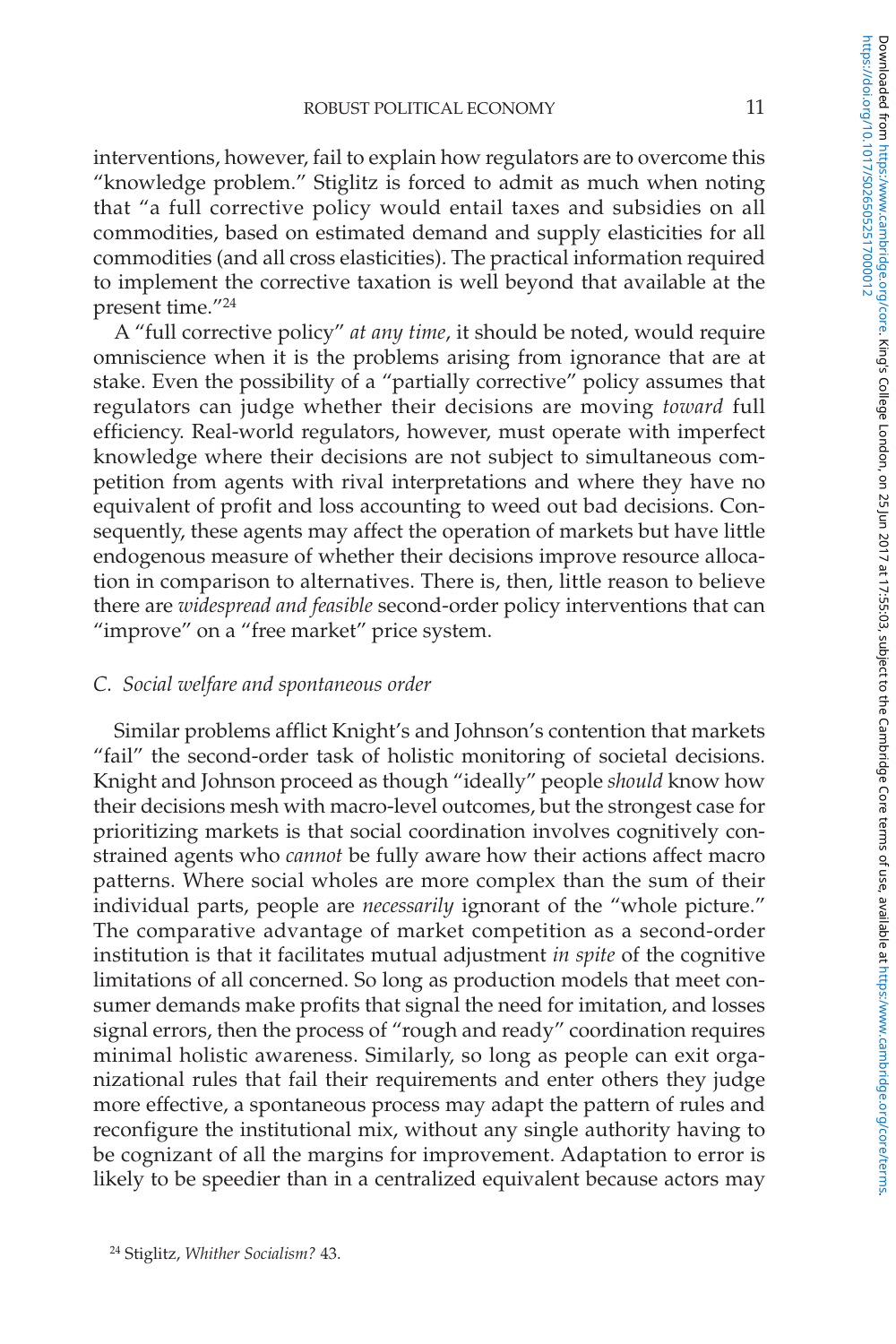exit what they perceive to be misguided structures *without* first having to secure approval from an overarching authority or majority.

 Market processes are undoubtedly "imperfect," but Knight and Johnson fail to explain how "democratic centralism" would generate a *more* holistic picture than decentralized competition. Politicians and regulators may be unable to anticipate the systemic consequences of the measures they favor but will nonetheless be empowered to enforce them on unwilling parties. Consider here, the case of financial governance. In a comprehensive account of the dynamics preceding the recent crisis, Friedman and Krauss suggest that it was precisely the *inability* of policy makers to understand the effects from a maze of interacting regulatory responses to democratic pressures that precipitated the near-collapse of the global financial system.<sup>25</sup> These included the decision of monopoly central banks to set interest rates below what may have been justified by private savings ratios; the regulatory and fiscal inducement of government-backed mortgage companies to relax lending requirements for home purchase to low-income families; internationally enforced capital regulations which induced banks to securitize risky mortgages; and the creation of legally protected monopolies in the credit rating business such that the financial success of these agencies was not dependent on the quality of their risk assessments but on immunity from competition. Competitive processes may themselves generate systemic failures owing to the tunnel vision of their participants, as also occurred prior to the financial meltdown. Absent any theoretical or empirical account of how "democratic centralism" would *reduce* rather than magnify such failings, however, then a second-order case for prioritizing these mechanisms has not been established. Empirical evidence here is far from clearcut, but longer-term analysis on the incidence of systemic financial crises (as distinct from recessions or downturns) suggests that the propensity to such events has coincided with periods of regulatory centralization and not with those of relative laissez faire. 26

#### *D. Social welfare and competition*

 What of the contention that second-order government regulation can improve on "imperfect" competition? Knight and Johnson maintain that "markets work at their best" when characterized by "price-taking" behavior with *no* scope for strategic action.<sup>27</sup> In nonideal conditions with unevenly distributed knowledge, however, strategic action should not

 <sup>25</sup> Jeffrey Friedman and Vladimir Krauss, *Engineering the Financial Crisis* (Philadelphia:

<sup>&</sup>lt;sup>26</sup> William Butos and Roger Koppl, "The Varieties of Subjectivism: Keynes and Hayek on Expectations," *History of Political Economy* 29 (1997): 327 – 59. Also, T. Goodspeed, *Legislating* 

<sup>&</sup>lt;sup>27</sup> Knight and Johnson, *The Priority of Democracy*, 168.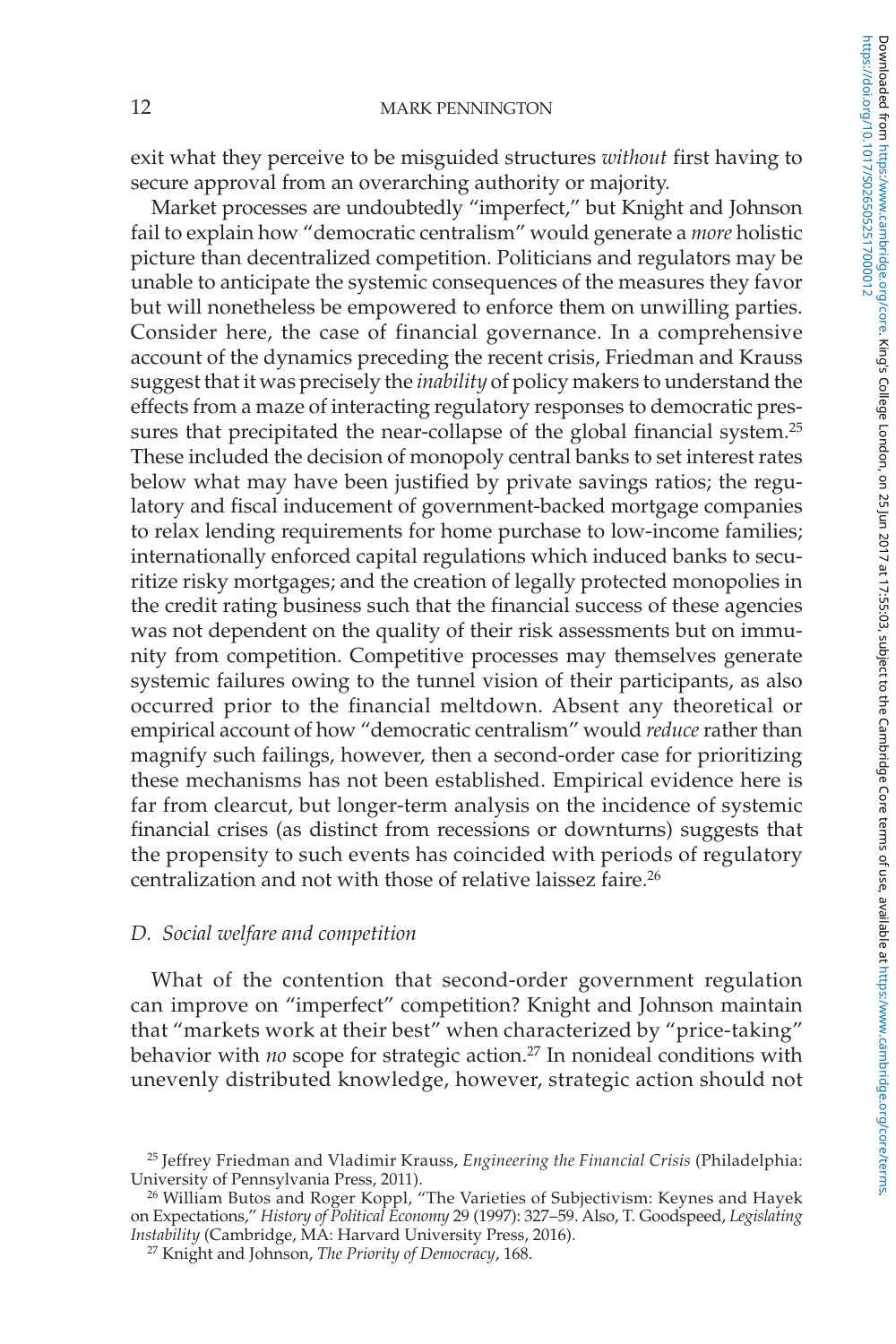be seen as an anti-competitive "imperfection" but as the very essence of competitive behavior. When there is uncertainty about the best production methods and organizational forms, then price-cutting, price discrimination, marketing campaigns, and other strategic activities that create advantages for some organizations over others are the competitive means by which innovations are gradually discovered and diffused.<sup>28</sup>

 By contrast, "under 'perfect conditions', advertising, undercutting, improving (differentiating) the goods or services produced are all excluded by definition – 'perfect competition' means indeed the *absence* of all competitive activities."<sup>29</sup>

 Stiglitz maintains that in sectors with network effects or returns to scale rivalrous competition is ineffective, yet in fields such as telecommunications and information technology that have these characteristics, competition is often vigorous. That incumbent firms engage in large research and development expenditures is testament to their constant need to fend off attacks from innovative challengers. 30

 In nonideal conditions, the alternative to "price-making" environments is not perfect competition but "price setting" or regulation of industry structure by a monopolistic authority that may *reduce* competition as centralized control of prices and profits may dampen the signals and incentives for would-be challengers to enter markets. The experience of "antitrust" law, for example, suggests that rather than enhancing competition, regulation often acts as an impediment to it. In many cases, firms whose practices have lowered prices and increased output have been subjected to suits launched by rivals, and there is little evidence to suggest that antitrust works systematically to increase entry.<sup>31</sup> Where knowledge of efficiency requirements is not "given" to a regulator, it has no obvious mechanism to determine which prices and profits represent undue "market power" arising from network effects and other "imperfections," from those that reflect better entrepreneurial foresight in conditions of imperfect knowledge.

 This "nonideal" case against second-order centralization also undercuts Knight's and Johnson's suggestion that democracy should have priority in determining when other allocative mechanisms meet "ideal" efficiency conditions. Their argument presupposes that democratic actors can know which institutional mixes will bring about efficiency when it is the absence of such information that is the problem. A process allowing simultaneous

 <sup>28</sup> Friedrich Hayek, "The Meaning of Competition," in Friedrich Hayek, *Individualism and Economic Order* (Chicago: University of Chicago Press, 1948). 29 Ibid., 96.

<sup>&</sup>lt;sup>30</sup> John Mathews, *Strategising, Disequilibrium and Profit* (Stanford: Stanford University Press, 2006).<br><sup>31</sup> On this see Robert Crandall and Clifford Winston, "Does Anti-Trust Policy Improve

Consumer Welfare: Assessing the Evidence," *Journal of Economic Perspectives* 17, no. 4  $(2003): 3 - 26.$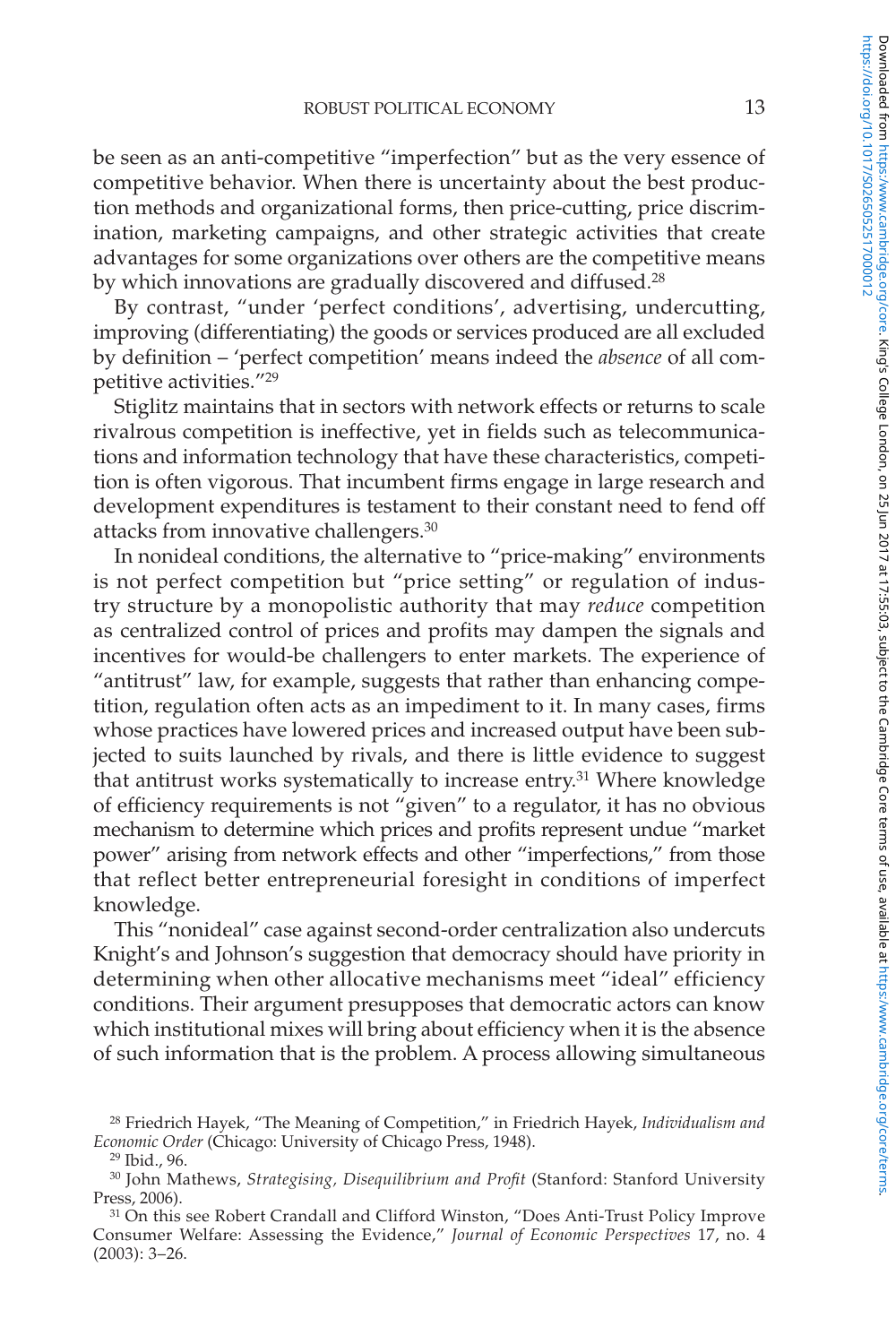experimentation between rules and organizational practices may be *more likely* to generate information about the appropriate mix of governance structures because it allows more models to be tested. Thus, deciding whether families should engage in food preparation and childcare themselves or should "contract out" these functions to commercial agencies, not-for-profits, or the communal arrangements of a kibbutz will be aided where people can observe alternative models in action and not where a majority of families are able to enforce their views on dissenting minorities. Similarly, knowledge of whether environmental goods are better supplied via individual contracting, communal control, or hierarchical management is more likely to arise in a polycentric order where people can observe differences between alternative governance arrangements.

 Contra Knight and Johnson, the case for private contracting in such matters of institutional selection *does not* depend on full information and perfect competition between institutional models. What it requires is "freedom of entry," where alternative governance arrangements can be offered *without* needing approval from an overarching hierarchy or majority. As the unit of competition increases in territorial scale (as may be the case with some larger-scale public goods problems) the range of governance structures that may compete simultaneously in supplying these goods will be reduced, and there may be lesser scope for new entrants to challenge established models. This hardly counts, though, as a decisive objection to the argument here because, absent legal barriers to entry, institutional competition will be maximal. *Relative to such a process* , democratic centralism will *reduce* competition by limiting experimentation to a consecutive process where a fixed set of arrangements is imposed on all actors over a period of time.

 Knight's and Johnson's claim that giving second-order priority to markets requires perfect transparency and no external costs is also fallacious. Relative to democratic centralism, people in markets may have stronger incentives to reduce information asymmetries and externalities because the costs of failing to become adequately informed about purchasing or locational decisions are concentrated on them. Under "democratic centralism" these incentives may be much *weaker* because outcomes are determined by how everyone else votes in a context where the chance of any individual vote affecting the result is vanishingly small.<sup>32</sup> Similarly, in a competitive environment with exit options, people have at least *some* scope to "contract around" the external effects of other people's behavior by entering arrangements that reduce unwanted interferences. By contrast, if people cannot, save for leaving their country, exit relationships with politicians and regulators, they will be subjected to massive collective action problems and exposure to externalities generated by the political activities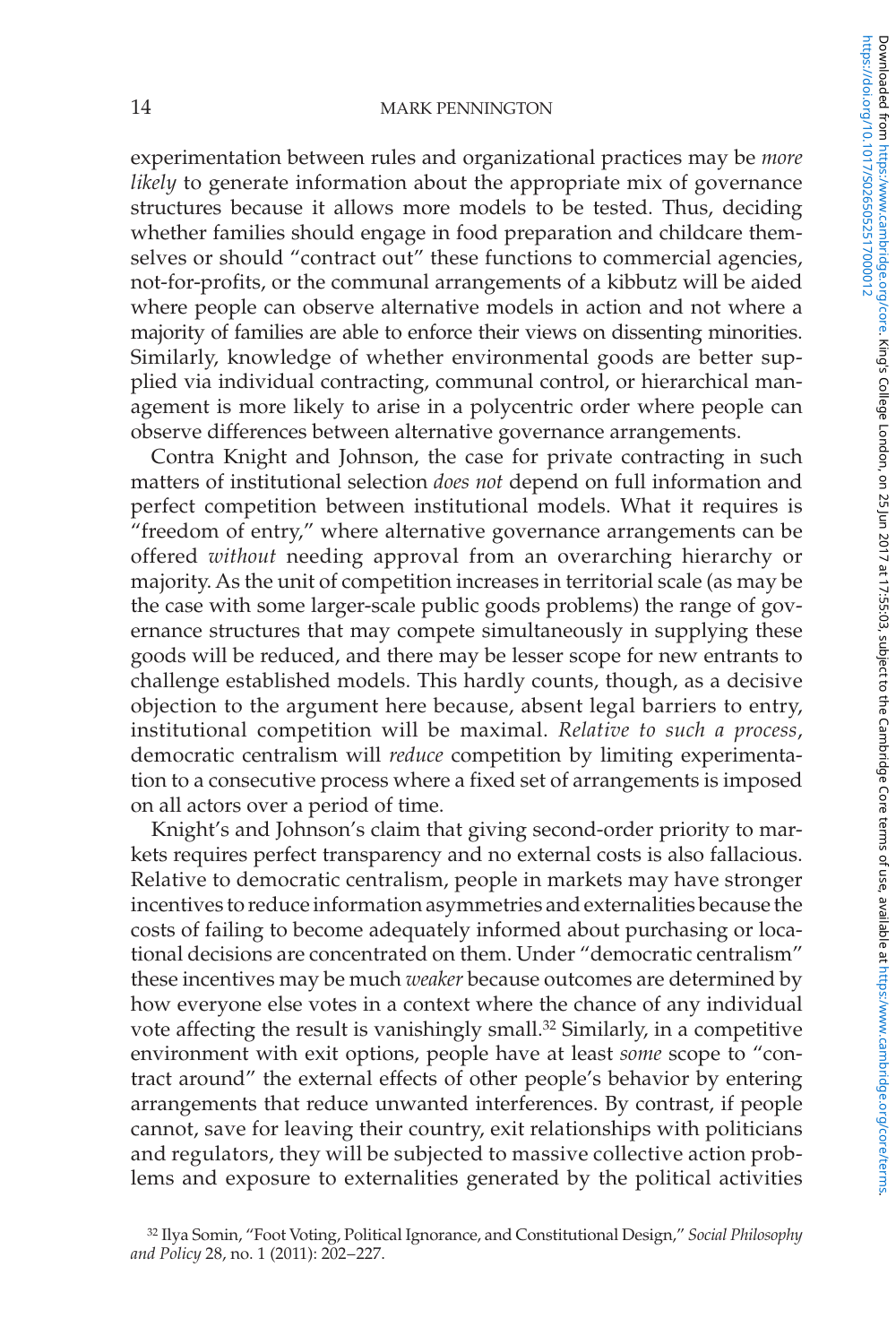of others. 33 In comparative terms, therefore, democratic centralist processes may be *less transparent* and *more prone to externalities* than the markets over which Knight and Johnson want them to have priority.

 The forgoing analysis is well supported by a variety of evidence. Empirical work on markets and institutional competition indicates that even agents with minimal information and bargaining power are more informed about their choices than participants in most large-number elections. 34 Historically, a wide range of authors have suggested that it was the political anarchy between competing states and jurisdictional authorities such as churches, monarchs, and merchants that reigned across medieval Western Europe that acted as a laboratory for institutional experimentation and constrained possibilities for elite predation. Notwithstanding massive background inequalities with the vast majority excluded from political power, competitive dynamics pushed elites toward less predatory governance and facilitated the unprecedented economic expansion of the industrial revolution.<sup>35</sup> The highly centralized structures in Russia and China, however, appear to have stifled innovation and economic progress. More recently, Ostrom's work on common-pool resources indicates that effective solutions to small- and middle-range public goods problems are more likely to be discovered and disseminated in a context of "parallel adaptation," where no authority has the capacity to impose a particular set of governance rules. When the range of institutional devices such as individual property, communal, or club property and various mixed regimes is generated via a bottom-up process where the smallest units have the freedom to "contract up" their authority, this increases the chance of creating governance structures that internalize costs. Top-down imposition of institutional rules is, by contrast, correlated with a greater propensity to systemic failure. 36

 Only in a small number of instances where simultaneous competition is impossible might there be a strong case for a collective choice mechanism to have second-order priority. Obvious candidates here include large-scale transboundary issues such as anthropogenic climate change that may preclude the possibility of internalizing costs at *any* institutional level lower than the global scale. There is, for example, a strong nonideal case for a centralized mechanism to impose a global tax on carbon emissions which would force polluters to pay for environmental damages while retaining the scope for lower-level institutions — whether nations, communities, firms or families — to choose the means of adaptation to the tax in question.

33 Ibid.

 <sup>34</sup> Somin, "Foot Voting, Political Ignorance, and Constitutional Design."

 <sup>35</sup> Alex Salter, "Rights to the Realm: Reconsidering Western Political Development," *Ameri-*

*can Political Science Review* 109, no. 4 (2015). 36 Elinor Ostrom, *Understanding Institutional Diversity* (Princeton, NJ: Princeton University Press, 2006).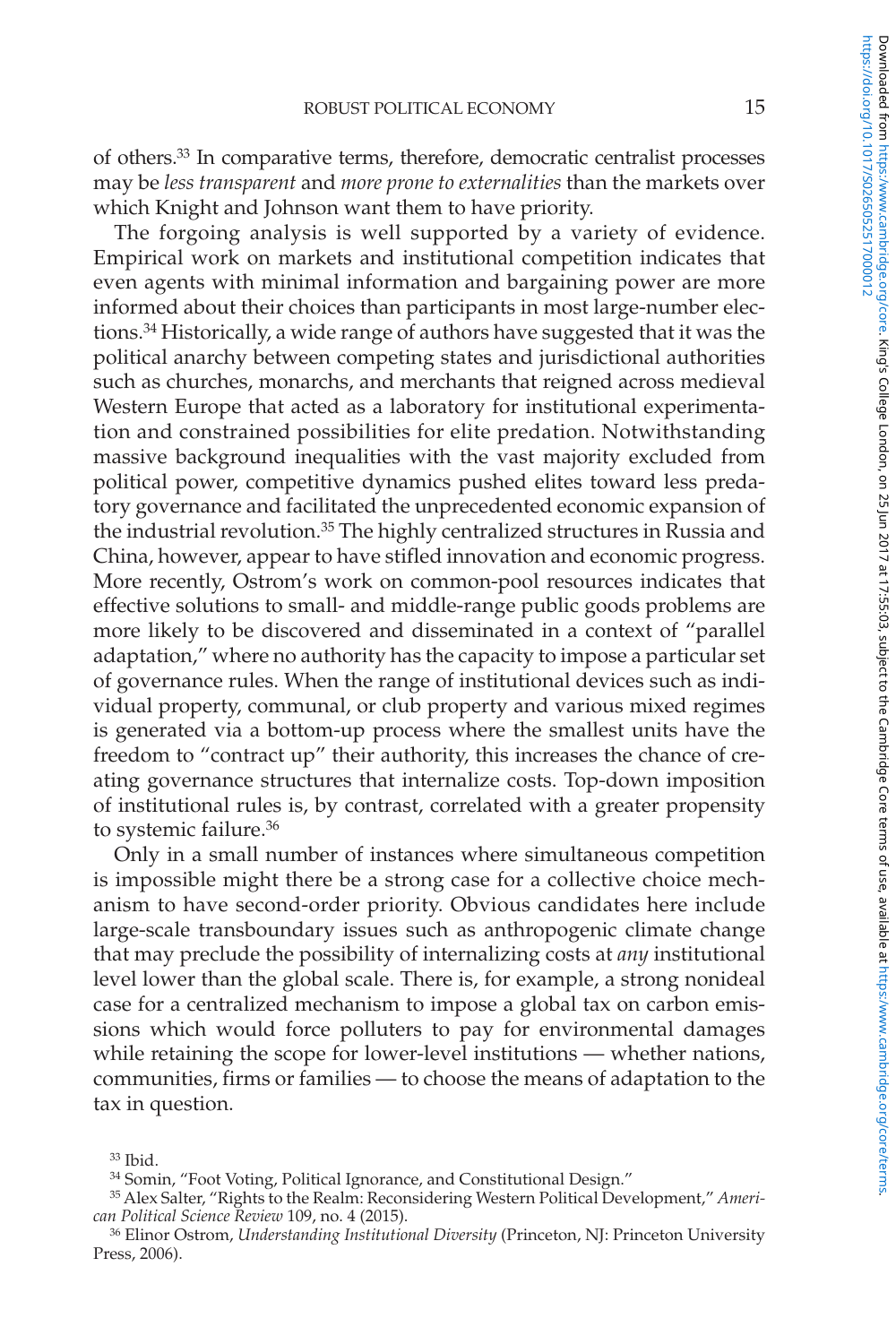Though the case for democratic centralization is undoubtedly strongest in these instances, it is by no means clear-cut. The tragedy of climate change is that while failing to institute a global mechanism may generate significant economic and social costs, the creation of a global enforcement institution would not be without significant risks of its own — such as, for example, mistakenly imposing a tax at levels that will generate higher economic and social costs than the effects of climate change itself. Beyond a certain point of centralization, the ability to minimize the consequences of mistakes, to learn from other decision-making nodes and to adapt speedily to changing conditions may be so blunted that the scope for systemic failure may negate any benefits that central regulation might in principle bring — even in the absence of a credible decentralized alternative.<sup>37</sup>

 The foregoing analysis has presented a nonideal social welfare case for giving markets and freedom of contract second-order priority. Although few contemporary societies suppress markets in the manner of post-war socialism, many do engage in democratic centralist measures that limit competition and freedom of contract. In fields such as financial services, education, health care, energy supply, and environmental regulation, the scope for people to craft contracts and the price structures emergent from them is often constrained by top-down attempts to "improve" on the market outcome. Similarly, while few societies eliminate institutional competition, even some of the more decentralized political systems limit the scope for citizens to develop governance structures to shape markets and to address collective action problems from the "bottom up." While it cannot be said that the current set of governance arrangements is "inefficient" judged against an objective standard, the RPE analysis presented here suggests that relative to a structure prioritizing markets, the status quo in many societies is not well placed to allow for the discovery and communication of efficiency enhancing moves. Far from improving on the status quo, the proposals of Stiglitz and Knight and Johnson for still greater central intervention seem, in the vast majority of cases, more likely to reduce social welfare.

## IV. CHALLENGES TO THE PRIORITY OF MARKETS ON DISTRIBUTIVE JUSTICE GROUNDS

 The previous section focused on efficiency arguments and did not consider the social justice case for prioritizing markets. While classical liberals maintain that these structures enhance social welfare, they also emphasize the value of consent in human relationships. A context in which people have secure property rights and exit options is thought to respect

 <sup>37</sup> On this see Mark Pennington, "Elinor Ostrom and the Robust Political Economy of Common Pool Resources," Journal of Institutional Economics 9, no. 4 (2013): 449-68.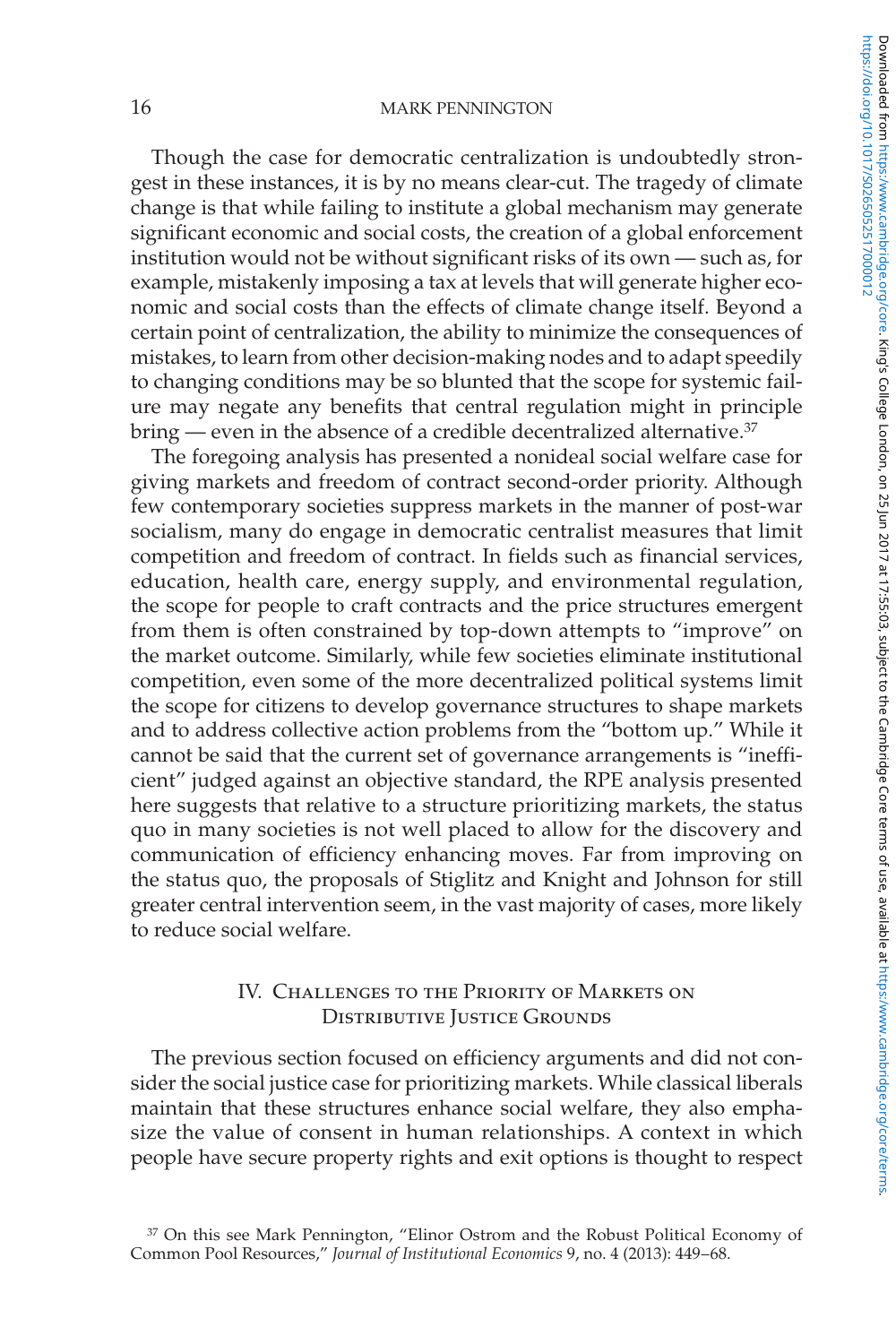the capacity of individuals to engage in moral reflection and to minimize external coercion.

#### *A. Distributive justice and the case for central regulation*

 Ethical critics of classical liberalism do not disregard these arguments but contend that assigning them undue priority neglects the moral status of the bargaining terms on which people make their choices. I concentrate here on Rawlsian arguments and those of Knight and Johnson.

 For Rawls, a just society is one whose institutional rules reflect impartial principles that people would *willingly* support, rather than those they may be *forced* to accept owing to a lack of bargaining power. Rawls deploys the theoretical device of the original position to model an impartial choice procedure that neutralizes the effects of inequalities that might bias the beneficiaries of genetic and social lotteries when judging the basic structure of social rules. Agents behind the "veil of ignorance" know nothing of their own attributes and imagine themselves to be choosing rules for a "closed society" to prevent those with potentially greater bargaining power from exercising bias in their deliberations. Rawls's initial account suggested that impartial deliberators behind the veil of ignorance would converge on the components of "justice as fairness"; the principle of equal liberty, fair equality of opportunity, and the difference principle — the latter requiring that inequalities work to the maximum benefit of representative agents from the least advantaged class. In his later work however, Rawls abandoned the notion that deliberators would opt for justice as fairness from a common evaluative standpoint suggesting instead the possibility of an "overlapping consensus" between agents with differing though "reasonable" worldviews. 38

 Central to the Rawlsian account is the necessity for coercive measures to "guarantee" fairness in a society's basic structure. This includes provision of a social minimum and the supply of publicly provided or subsidized education to ensure fair equality of opportunity. It also requires a "distributive branch of government" that preserves approximate justice by means of taxation and necessary adjustments to the rights of property.<sup>39</sup> In Knight and Johnson's terminology, Rawls envisages a central "secondorder" role for the state in monitoring and correcting the background distributive conditions in which other institutions operate. It is the absence of such mechanisms under classical liberalism that for Rawls disqualifies it from the family of "reasonable" worldviews. Under a regime prioritizing freedom of contract, the more advantaged might exit their obligations to provide sufficient support to the disadvantaged, or they might provide

<sup>&</sup>lt;sup>38</sup> John Rawls, *Political Liberalism* (New York: Columbia University Press, 1993).<br><sup>39</sup> Rawls, *Theory of Justice*, 277.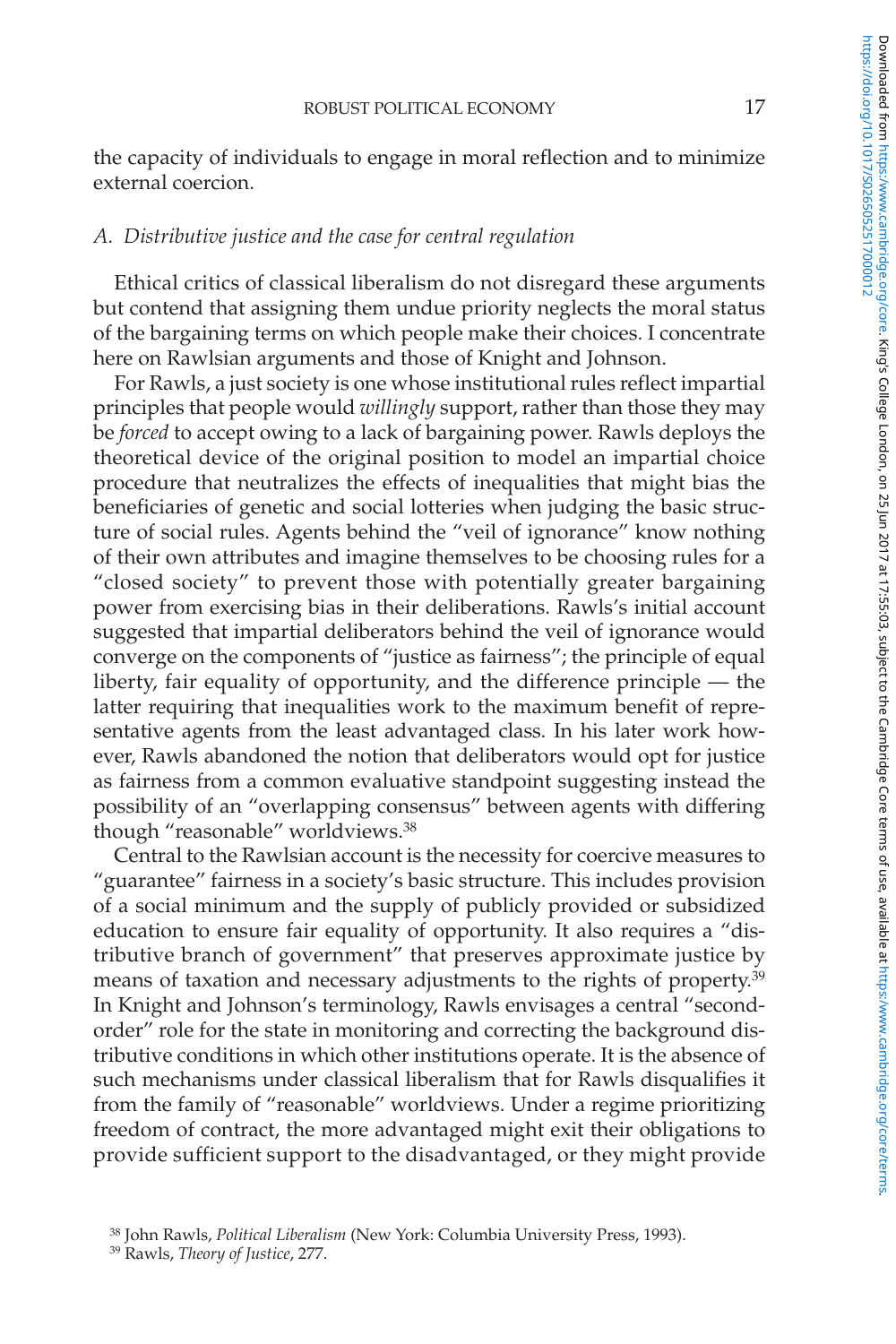support in a manner that demeans the social status of the poor as free and equal citizens. By contrast, if one assumes full motivational compliance, Rawls's favored regime-types of liberal socialism and property owning democracy, represent potentially just structures because they have an extensive coercive apparatus designed to guarantee fairness.<sup>40</sup>

 In their account of the second-order role of democratic centralism, Knight and Johnson emphasize the significance of disagreement about the requirements of justice and/or the extent to which justice should be prioritized over other objectives such as economic growth and environmental protection. For Knight and Johnson, the strength of democracy rests on its ability to organize experiments with alternative social models and to reduce conflict. By ensuring that divergent voices are heard, democratic mechanisms facilitate learning and can sustain support from those losing out from any specific decision. Prioritizing private contracting, on the other hand, would produce outcomes reflecting differential bargaining power and would thus lack legitimacy in the eyes of weaker parties.

 Knight and Johnson emphasize that to fulfill its potential democracy must be supplemented with "institutional guarantees" ensuring *all* citizens can exercise maximum equal influence. State organizations must intervene directly in private and civil associations to reduce material inequalities and power imbalances and to secure "free and equal participation." These proposals are similar to those of a Rawlsian "property-owning democracy" which seeks to limit the scope for those with greater bargaining strength, such as private employers, to interfere with the political choices of weaker parties. If people are guaranteed sufficient income and job security such that they need not fear unemployment or loss of income, then democratic processes may approximate a free and uncoerced process of deliberation. 41 Income redistribution alone, however, may be insufficient if the prevailing pattern of norms, such as those pertaining to gender, prevents some people from using material resources effectively — by, for example, limiting access to high status jobs or discouraging political participation. For Knight and Johnson, therefore, guaranteeing effective participation requires intervention in the workplace, in the family, in the education of young children, and even in religious beliefs and practices to prohibit social norms that reduce prospects for democratic equality.<sup>42</sup>

#### *B. Justice, markets, and constitutional ignorance*

 With its claim that classical liberalism subjects weaker parties to unjustifiable bargaining terms, the Rawlsian approach departs most significantly

 <sup>40</sup> John Rawls, *Justice as Fairness: A Restatement* , ed. Erin Kelly (Cambridge, MA: Harvard

University Press, 2001), 138.<br><sup>41</sup> Knight and Johnston, *The Priority of Democracy*, chaps. 7 and 8.<br><sup>42</sup> Ibid.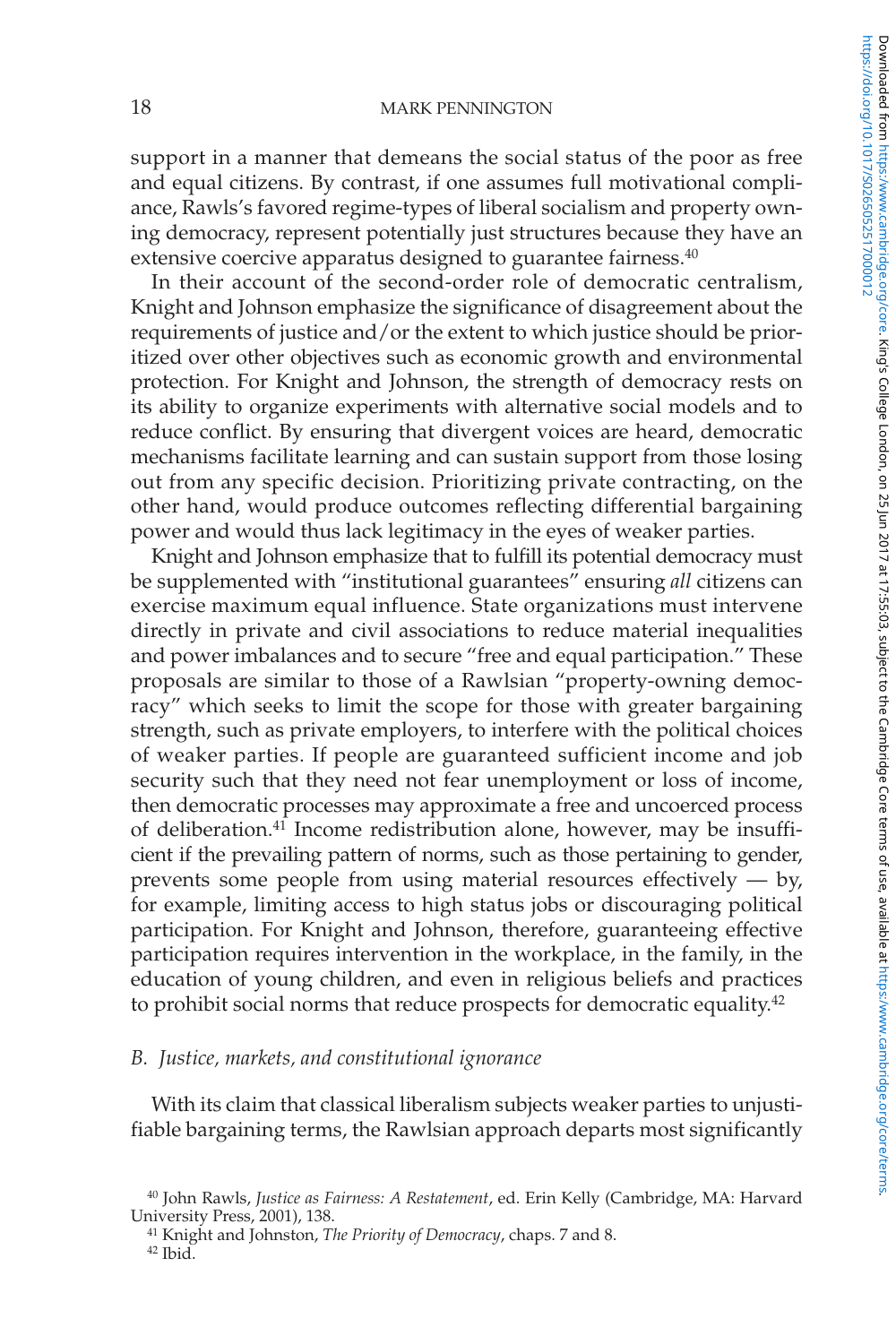from the RPE framework. The assumption is that knowledge of what full compliance with justice entails is objectively attainable and can be used as a benchmark from which to construct a *more just* set of arrangements. The problem of "real-world" justice, however, arises because social interaction takes place in a context of fragmented and contradictory knowledge where there is no objective way to discern "fair terms of cooperation." Consequently, it is no more plausible to evaluate institutions against full compliance with justice as fairness than it is to judge them against full compliance with efficiency. It is not clear, therefore, why classical liberal institutions or indeed any other institutions should be evaluated against this ideal.

 The strongest ethical case for giving second-order priority to markets is that relative to alternative systems they may be better placed to accommodate *rival* interpretations of fairness. A system limiting direct coercion to the enforcement of a clear private domain where people can enter into or refrain from various exchanges is hypothesized to reduce conflict *relative to alternatives* where no rules are enforced, or where the rules of ownership are so uncertain that people can have no confidence their decisions will be respected. The purpose of these institutions is not to secure distributive justice *per se* but to provide space for the discovery and communication of alternative terms of cooperation in conditions where no central agency or group can be aware of how to deliver fair terms of exchange. The "realworld" alternative to prioritizing competition and private contracting is not a basic structure that "guarantees" fair cooperation but one that empowers a monopolistic authority to enforce what *it* considers the right pattern of distribution, however erroneous such a view may be.

 Assuming that, for example, there is an overlapping consensus supporting the difference principle or fair equality of opportunity, the question of which patterns of resource allocation reflect these principles, remains. Does justice require cash transfers to the disadvantaged, or might it be achieved by maintaining the conditions under which the poor are more likely to secure employment? Which educational models are better placed to reveal the talents people have and to increase the opportunities available to them? If it is to discover how to achieve distributive fairness under conditions of ignorance and uncertainty, the basic structure of society must allow experimentation with and learning from, different welfare models. Though it cannot guarantee that the relevant principles will be secured, a system based on market exchange, one-to-one giving, and voluntary associations may increase the chance of securing "more just" outcomes over time. When there is limited and contradictory knowledge, the suggestion by Rawls that the absence of compulsory redistribution constitutes injustice is inappropriate. It assumes the possibility of a political-legal apparatus populated by omniscient regulators who can manipulate the basic structure of social institutions to produce "justice." In "real-world" conditions, however, the knowledge of which practices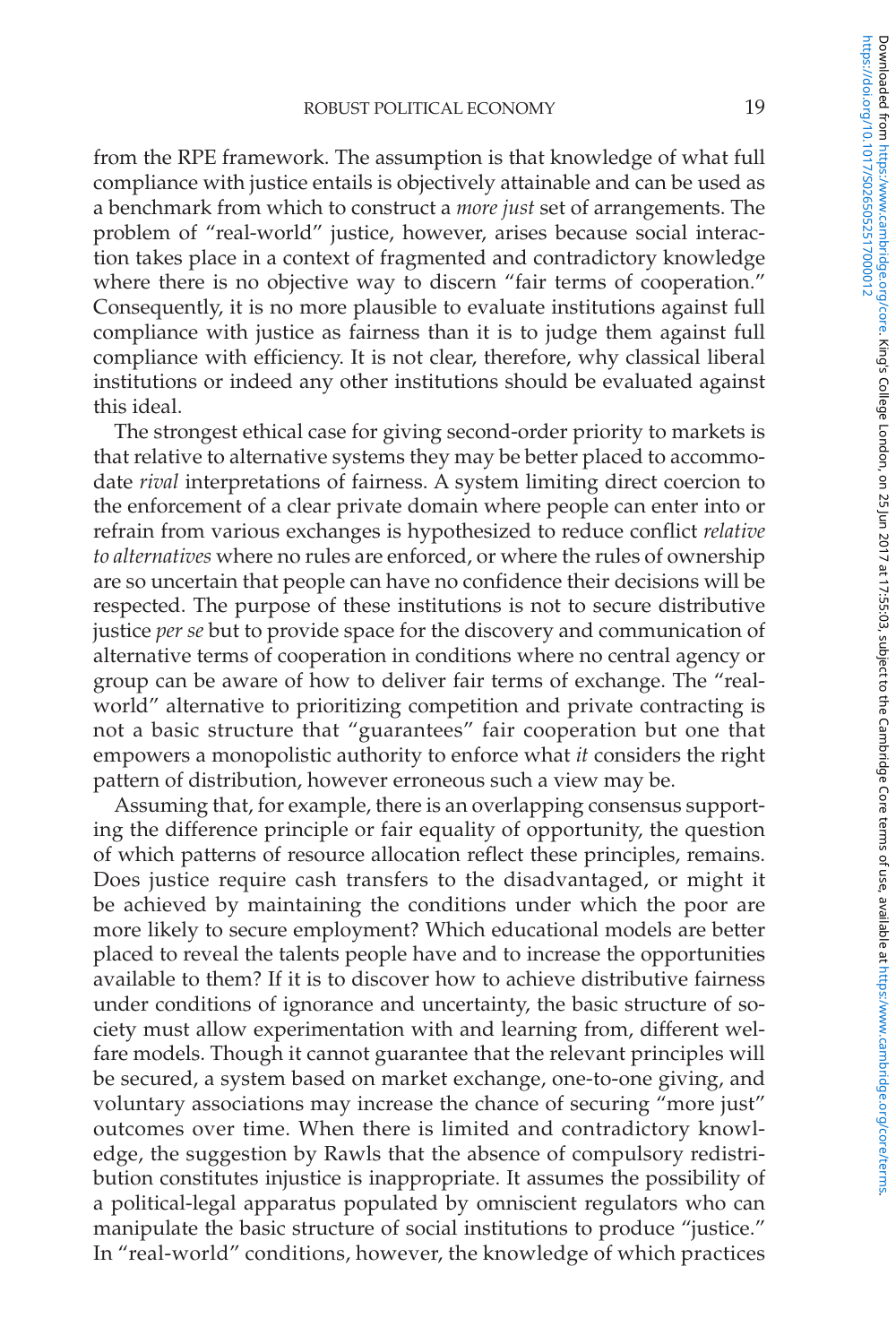fulfill these principles cannot be centralized in a single institution, and indeed such knowledge may not even exist outside of a competitive environment where contradictory interpretations can be tested against each other in response to shifting circumstances of time and place.

 Unlike Rawls, Knight and Johnson *do not* assume political-legal omniscience but see democracy as an experimental second-order procedure to discover appropriate terms of association under conditions of heterogeneous and dispersed knowledge. In comparison to a constitutional structure that prioritizes markets and private contract, however, the nature of this experimentalism will be unduly constrained. Knight and Johnson believe that "democratic centralism" can mobilize dispersed knowledge by ensuring that the widest possible range of viewpoints is reflected in the resource allocation compromises that result. Yet this claim is misguided because such a process is heterogeneous only *before* the relevant decisions are made. The generation of knowledge and scope for learning will be stunted because once a government has been elected, people will be unable simultaneously to test and to learn about the effects of alternative viewpoints.

 Now, it might be argued that scope for learning is not so limited because politicians and regulators can compare the results emergent from the policies of different nation-states. Note, however, that this response acknowledges the priority of *simultaneous competition* over the democratic centralism favored by Knight and Johnson. It is the absence of the simultaneous supply of alternative models that stifles the capacity to learn from a wider range of experiences. Similarly, unless people can move into those jurisdictions they find more palatable and away from those they find less so, signaling mechanisms will be blunted. Within this context, there is little reason to privilege the nation-state as the primary unit of experimentation. A model of competitive federalism may facilitate the testing of a greater range of welfare models and create more room for exit. If experimentation is enhanced under federalist structures, there is also a strong case for a more radical decentralization of distributive decisions down to individuals and voluntary associations, acting through the mosaic of institutions that constitute the market and civil society — though individuals acting through these institutions should have the liberty to "contract up" welfare provision if they judge relative centralization more efficacious.

### *C. Compliance, monitoring, and power relations*

 Discussion of these epistemic issues must be coupled with consideration of how to control those charged with enforcing coercive rules and the extent to which the relevant rules are open to abuse by opportunistic agents.

 Rawls departs from the standards required for a robust evaluation by theorizing away enforcement problems with the assumption that the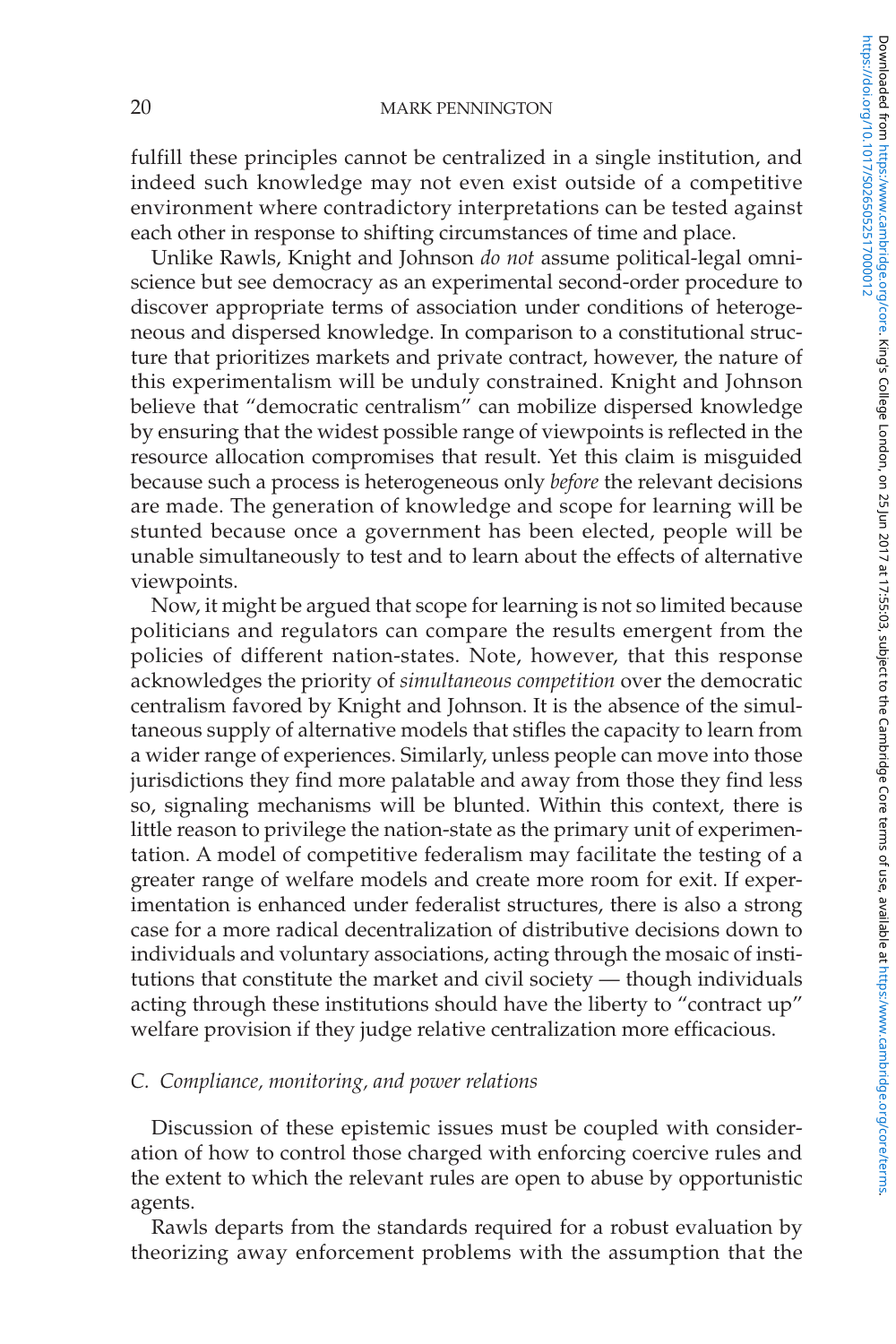coercive mechanisms available to state agencies will "guarantee" justice under "full motivational compliance." Rawls views state action as solving an assurance problem equivalent to deciding "rules of the road," where agents follow the rules so long as they know that others will do the same. In such cases public authority may be needed to specify the rules, but once they have been chosen it will be in the interests of all parties to comply. When the rules in question involve the empowerment of some actors to redistribute resources and to regulate commercial and civil life, however, then it seems more appropriate to view adherence to Rawlsian rules as generating multiple "compliance problems." Compliance problems arise when it may *not* be in the interests of an individual or a group to adhere to the rules and where there may be a need for effective monitoring procedures, not only for those subject to the rules but also for those charged with enforcing them. Rawls, however, pays little attention to whether his favored regime-types would in "real-world" conditions lead to abuses and how these abuses might undermine a cooperative social order.

 The possibilities for the abuse of state power highlighted above follow from the huge informational burdens and compliance costs that regimes reserving a significant regulatory and distributive role for public bodies, place on their citizens. The lack of clarity over which policies fulfill the difference principle, for example, makes it difficult, if not impossible to hold accountable those politicians, regulators, and citizens who fail to act in accordance with this principle. It is hard to tell on balance whether the institutions of the modern regulatory and redistributive state work to improve the material position and bargaining power of the least advantaged or whether they weaken that position. Contemporary welfare state models of capitalism involve a significant amount of "downward" redistribution through direct income transfers but they may also reduce economic growth and lower the absolute incomes and bargaining power that the disadvantaged may command in the longer term.<sup>43</sup> In addition, they frequently involve large-scale "upward" redistributions such as the massive transfers to the banking sector that followed the financial crisis. Regulation in fields such as land use planning, occupational licensure, and energy markets meanwhile often reflects rent-seeking behavior and works to raise living costs for the disadvantaged while enhancing the position of incumbent property owners and incumbent firms.<sup>44</sup>

 Even when the balance of interventions improves the position of the least advantaged *within* the boundaries of the state, it may *worsen* the bargaining terms of those thereby prevented from entering such a state. Evidence suggests that the extent of mandatory wealth transfers correlates with more stringent controls on entry. To avoid excessive disincentive

<sup>&</sup>lt;sup>43</sup> Jason Brennan, "Rawls Paradox," *Constitutional Political Economy* 18 (2007): 287–99.<br><sup>44</sup> Kristian Niemietz, *A New Understanding of Poverty* (London: Institute of Economic Affairs, 2011).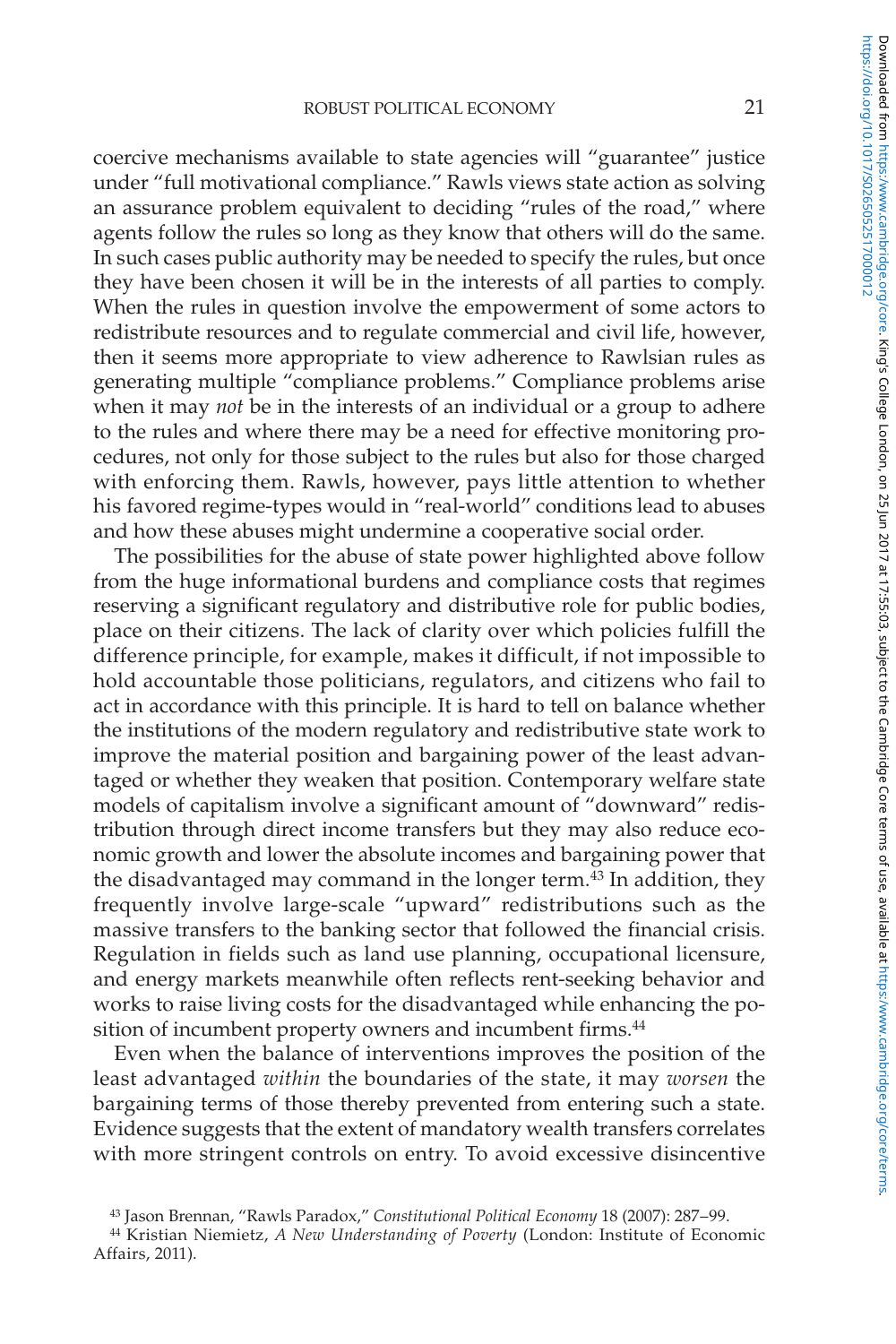effects on the successful and to maintain transfers to current recipients, some of the most disadvantaged agents in the world may have their option set curtailed via more restrictive immigration controls. 45 If, as Rawls's egalitarian critics suggest, impartial justice requires paying due attention to the disadvantaged *beyond* the boundaries of any one state,<sup>46</sup> then by raising barriers to entry mandatory redistribution may be in direct conflict with this objective. Indeed, on a classical liberal view immigration controls represent one of the most egregious abuses of state power because they *actively block* attempts by the least advantaged to improve their position, and they prevent mutually beneficial interactions between consenting parties.

 Knight and Johnson show some awareness of the problems that enlarging state power may induce, but maintain that democracy provides the best antidote to these ills. Thus,

 Given the obvious concerns about the effects of state power, we should be understandably concerned about the legitimacy of state intervention. On our account, the task of determining the kinds of activities that would constitute violations of the free and equal protection requirement rests with the population itself. . . . . And this has the following institutional implication: the task of guaranteeing the legitimacy of state interference is but one aspect of the general task of self-monitoring attributed to democracy.<sup>47</sup>

 This response is entirely unsatisfactory, however, because it is the inability of democracy to perform the second-order role of "self-monitoring" under the massive interventionist state Knight and Johnson favor, that is the issue. On the one hand, national majoritarianism will do little for the interests of those *outside* the boundaries of the states concerned. On the other hand, "democratic centralism" *within* nation-states will generate enormous monitoring costs for voters in deciphering whether redistributive and regulatory interventions are being used to public advantage or for the benefit of sectional interests. Voters will have minimal incentives to be well informed about the effects of interventions because the chance that their personal decision to become informed will affect outcomes is infinitesimally small. It will not, therefore, suffice to blame existing power imbalances on wealth inequality in contemporary welfare-regulatory states. Asymmetric information associated with voter ignorance would introduce significant bias into "democratic centralist" structures even when wealth is more evenly distributed. Evidence on political participation across contemporary social democracies shows no significant differences

<sup>&</sup>lt;sup>45</sup> Martin Ruhs, *The Price of Rights* (Princeton, NJ: Princeton University Press, 2013).<br><sup>46</sup> Thomas Pogge, *World Poverty and Human Rights* (Malden, MA: Polity Press, 2002).<br><sup>47</sup> Knight and Johnson, *The Priority of Dem*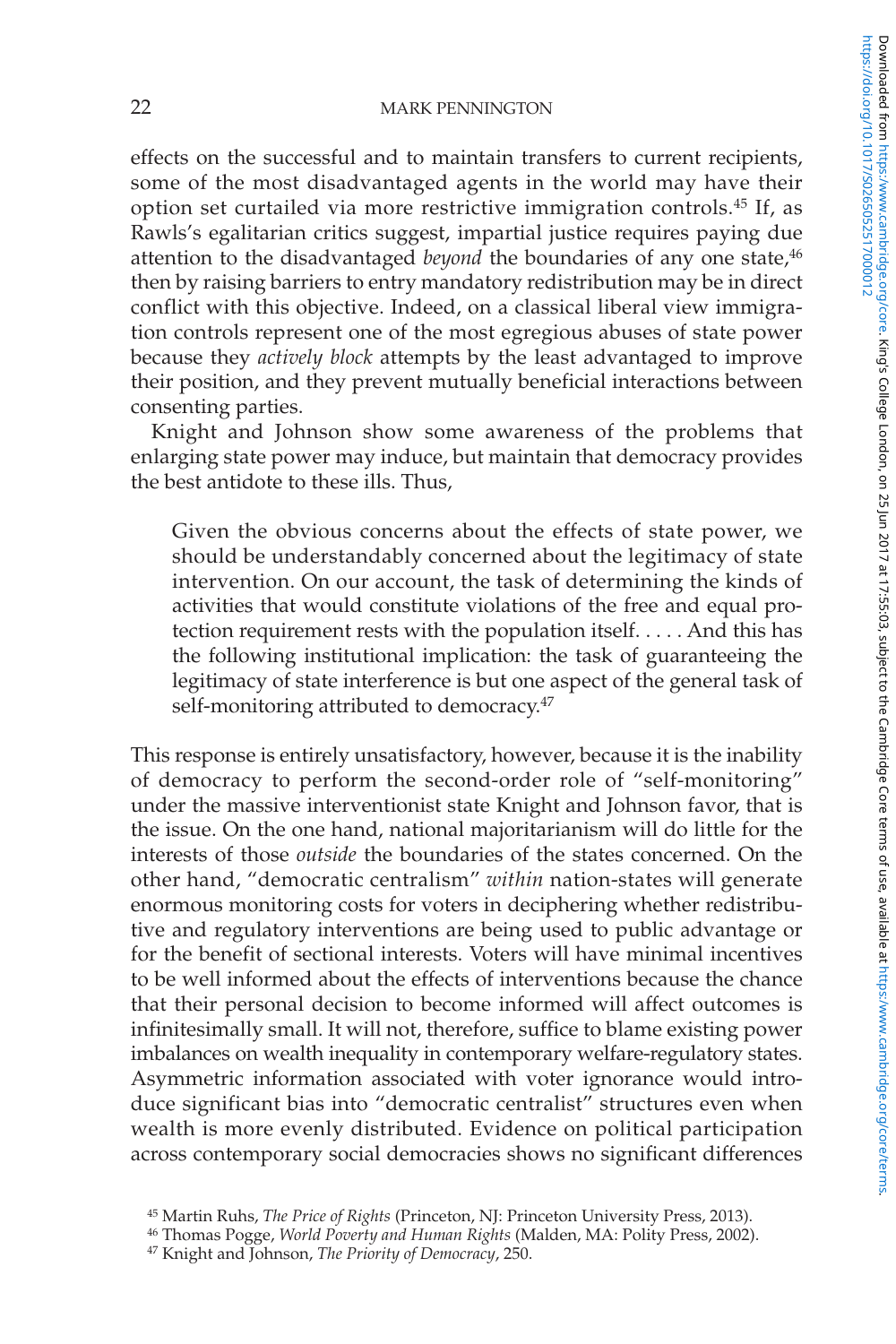in participation rates between higher and lower income and wealth inequality societies. 48 What is consistent both within and across such societies, however, is the high level of political ignorance. Irrespective of income, educational level, and social class, the vast majority of people are ignorant of even the most basic political information, and so they are rarely able to determine how far political power is being abused.<sup>49</sup>

 These problems are significant enough in the context of contemporary democratic welfare states. Regulatory/welfare state institutions have not arisen via a bottom-up process of private contracting, but through one that has prioritized the decisions of national majority coalitions that reduce exit options. Such options would, however, be further reduced under the still more centralized structures proposed by Rawls and by Knight and Johnson. Under Rawlsian "liberal socialism," the absence of significant private ownership and the concentration of power in state agencies would further reduce exit options and produce not only greater inefficiency but also huge scope for corruption, rent seeking, and abuse of the liberties of those dependent on the relevant state bodies. The post-independence political economy of India between 1947 and 1991 is probably the closest approximation one can find to "liberal socialism" — and this was a regime characterized by predatory state licensing boards (the "permit raj"), predatory state monopolies, upward redistribution from agricultural communities to urban elites, and political corruption on a massive scale. 50

 Similarly, under "property owning democracy," the powers to break up private businesses and to alter prices when these are deemed by officials as incompatible with justice would open significant opportunities for politicians and regulators to engage in redistribution and regulation that would favor their own interests and those of client groups. Far from reducing power imbalances, these structures are likely to privilege the politically connected and those rent-seeking interests better placed to overcome collective action problems. Moreover, allowing regulators to be the arbiters of which beliefs and traditions in civil society cohere with "free and equal participation" as Knight and Johnson propose, does not seem compatible with treating those who subscribe to "non-approved" beliefs and traditions as "free and equal." Far from reducing conflict, these proposals seem more likely to intensify it, as the adherents of different traditions will compete for control of the political apparatus to ensure that their particular practices are the ones publicly approved.

 From a comparative standpoint, while it will not eradicate unequal power relations, a social order that prioritizes markets and freedom of

<sup>&</sup>lt;sup>48</sup> Gerald Gaus, "Coercion, Ownership, and the Redistributive State: Justificatory Liberalism's Classical Tilt," Social Philosophy and Policy 27, no. 1 (2010): 233-75.

<sup>&</sup>lt;sup>49</sup> Ilya Somin, "Deliberative Democracy and Political Ignorance," Critical Review 22, nos. 2–3 (2010): 253–80.<br><sup>50</sup> Deepak Lal, *The Hindu Equilibrium* (Oxford: Clarendon Press, 1988).